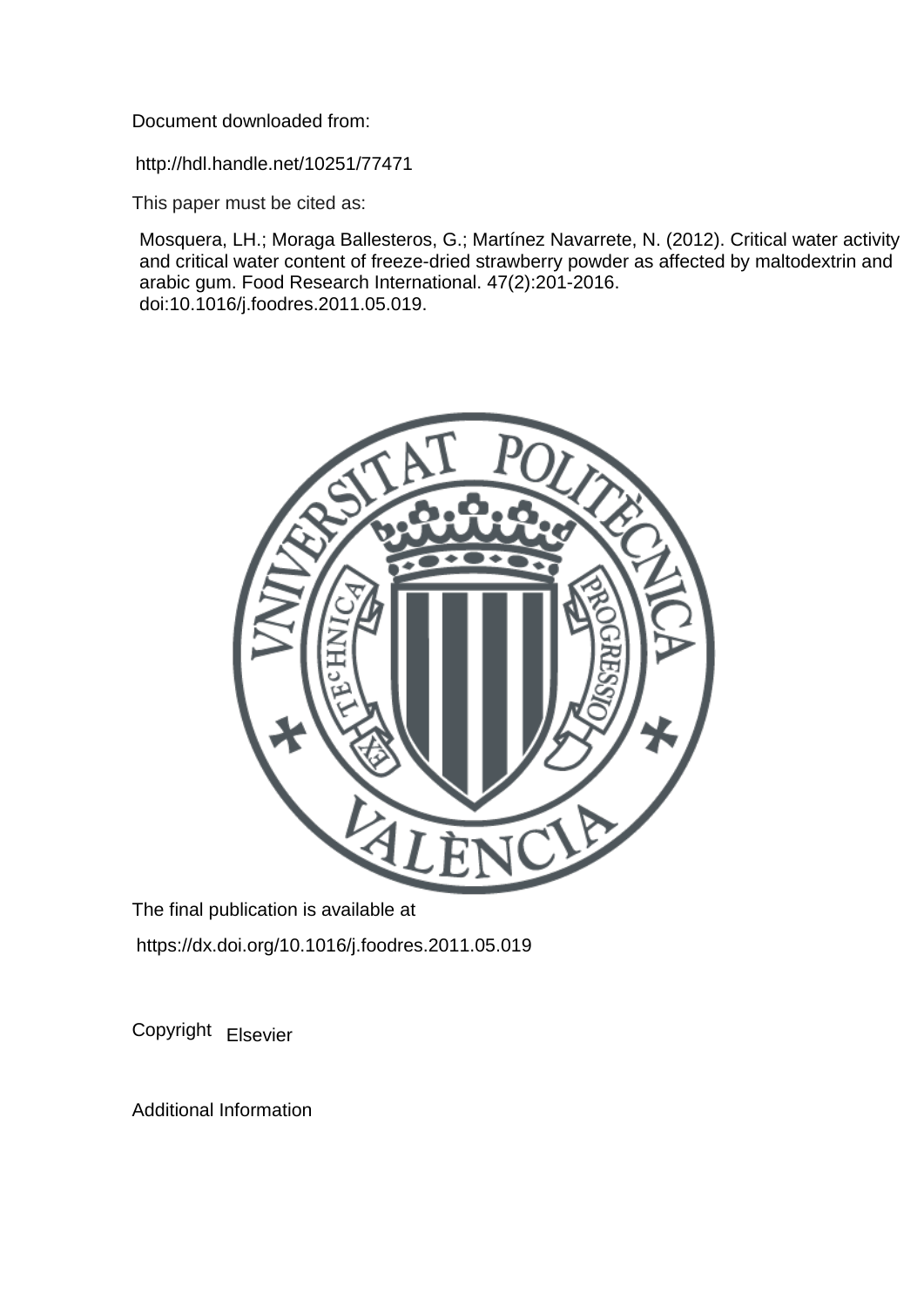|                | Critical water activity and critical water content of freeze-dried strawberry                  |
|----------------|------------------------------------------------------------------------------------------------|
| $\mathbf{2}$   | powder as affected by maltodextrin and arabic gum                                              |
|                |                                                                                                |
| $\overline{4}$ | Mosquera, L.H. <sup>1,2</sup> ; Moraga, G. <sup>1</sup> ; Martínez-Navarrete, N. <sup>1*</sup> |
| 5              |                                                                                                |
| 6              | <sup>1</sup> Departamento de Tecnología de Alimentos. Grupo de Investigación e Innovación      |
| $\tau$         | Alimentaria. Universidad Politécnica de Valencia,                                              |
| 8              | Camino de Vera s/n, 46022 Valencia, Spain.                                                     |
| 9              | <sup>2</sup> Grupo de Investigación en Valoración y Aprovechamiento de la Biodiversidad,       |
| 10             | Universidad Tecnológica del Chocó,                                                             |
| 11             | Carrera 22, Nº. 18 B - 10 Quibdo, Colombia.                                                    |
| 12             |                                                                                                |
| 13             |                                                                                                |
| 14             |                                                                                                |
|                |                                                                                                |
|                |                                                                                                |
| 16             |                                                                                                |
| 17             |                                                                                                |
|                |                                                                                                |
|                |                                                                                                |
|                |                                                                                                |
|                |                                                                                                |
| 21             |                                                                                                |
| 22             |                                                                                                |
| 23             |                                                                                                |
|                |                                                                                                |
|                |                                                                                                |
|                |                                                                                                |
|                |                                                                                                |
|                |                                                                                                |
|                | *Corresponding author.<br>E-mail: nmartin@tal.upv.es                                           |
|                | $\mathbf{1}$<br>3<br>15<br>18<br>19<br>20                                                      |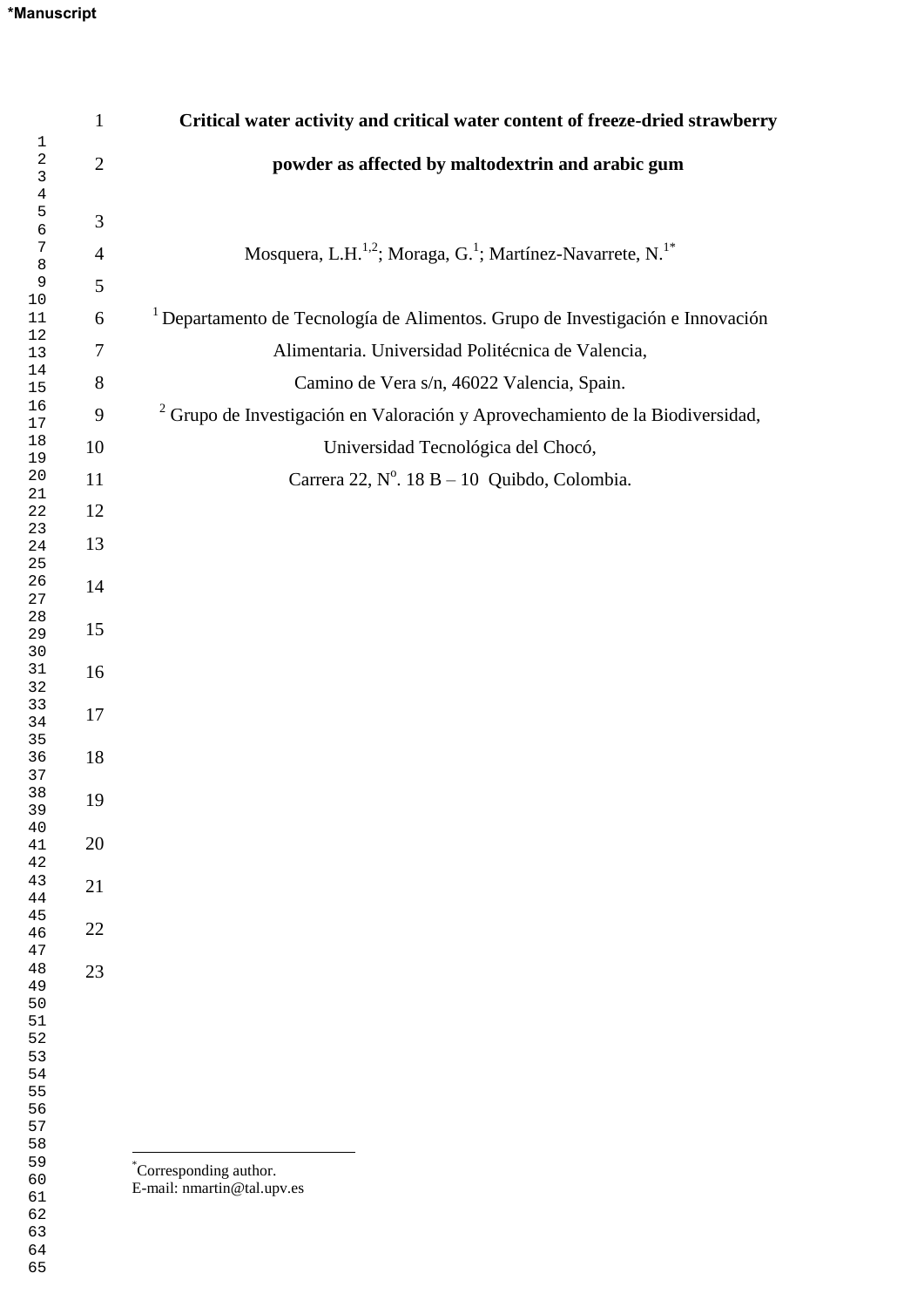## **Nomenclature**

 26 w<sub>e</sub>: equilibrium water content (g water/ g solids).  $a_w$ : water activity. 28 w<sub>o</sub>: GAB monolayer water content (g water/g solids). C: GAB constant related to monolayer sorption heat. K: GAB constant related to multilayer sorption heat.  $x_w$ : mass fraction of water (g water/g product).  $T_g$ : glass transition temperature (°C).  $T_{\text{g(w)}}$ : glass transition temperature for amorphous water: -135 °C (Roos, 1995).  $T_{\text{g(as)}}$ : glass transition temperature for anhydrous solids (°C). *k*: Gordon and Taylor constant model. RSSg: residual square sum of the function fitted to a group of series. RSSi : residual square sum of the function fitted to an individual series. FDRg : freedom degrees of the residuals of the function fitted to a group of series. FDRi : freedom degrees of the residuals of the function fitted to an individual series. DFDR: difference between freedom degrees of the residuals of the function fitted to a group of series (FDRg) and the sum of freedom degrees of the residuals of the individual fittings of the series involved in the group (SFDRi). 

- 
-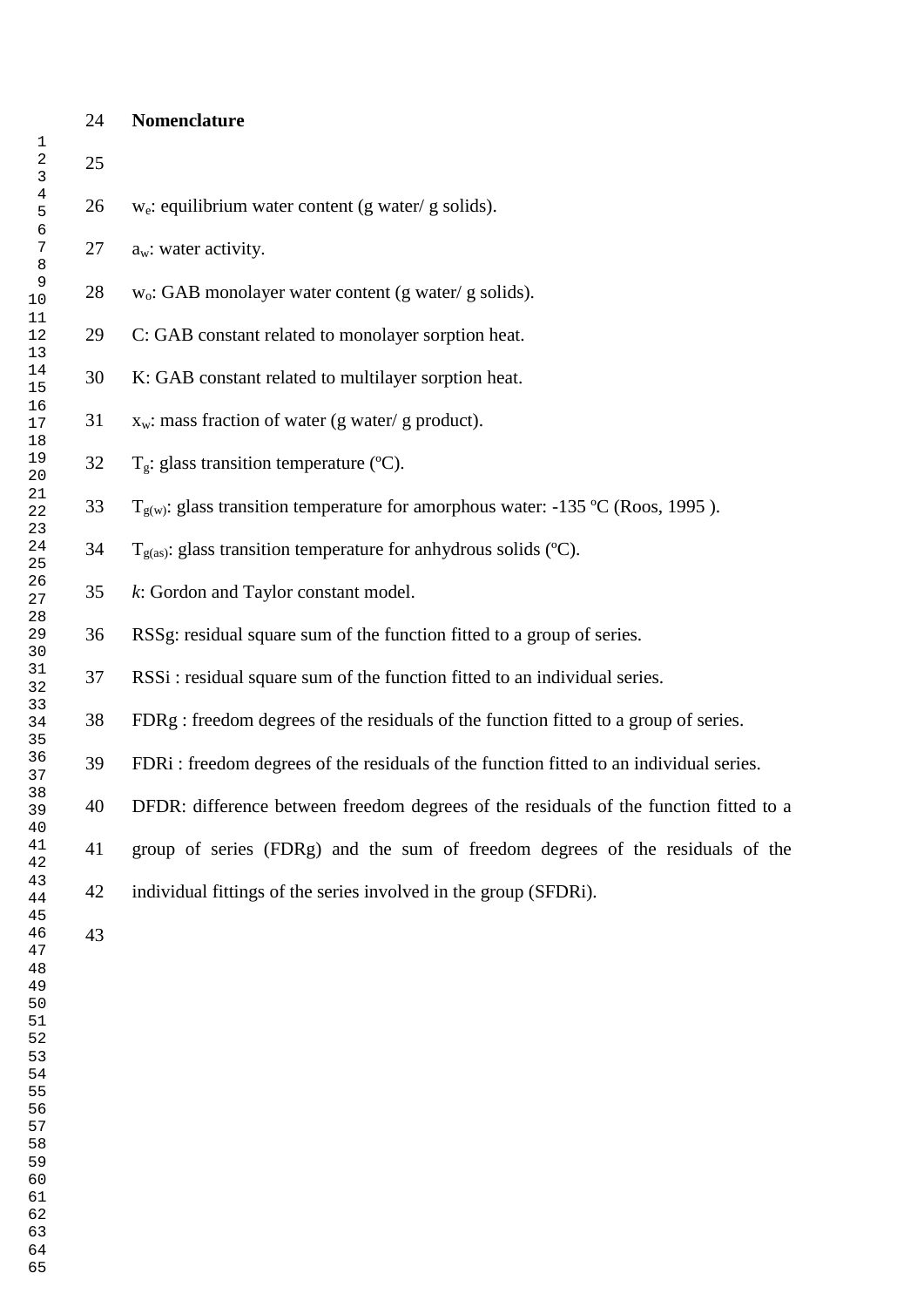**Abstract** 

 The adsorption isotherms (20ºC) and the relationship between water content and glass transition temperature were modeled in freeze-dried strawberry powder studying the effect of the addition of maltodextrin and arabic gum. Both compositional and physicochemical analyses of strawberry pulp were performed. If the midpoint of the glass transition is considered, the critical water activity that ensures the glassy state of the product during storage at 20ºC increased from 0.094 to 0.237 – 0.341 when maltodextrin and arabic gum were added, respectively. The increase in the critical water content was not so marked and it was noticeable only in arabic gum added sample (from 7.5 to 8.9 g water/100 g product), being this sample more stable. 

 *Keywords:* water sorption, glass transition, freeze-drying, fruit powders, maltodextrin, arabic gum.

 *Running title:* Effect of solutes addition on the stability of freeze-dried strawberry powders.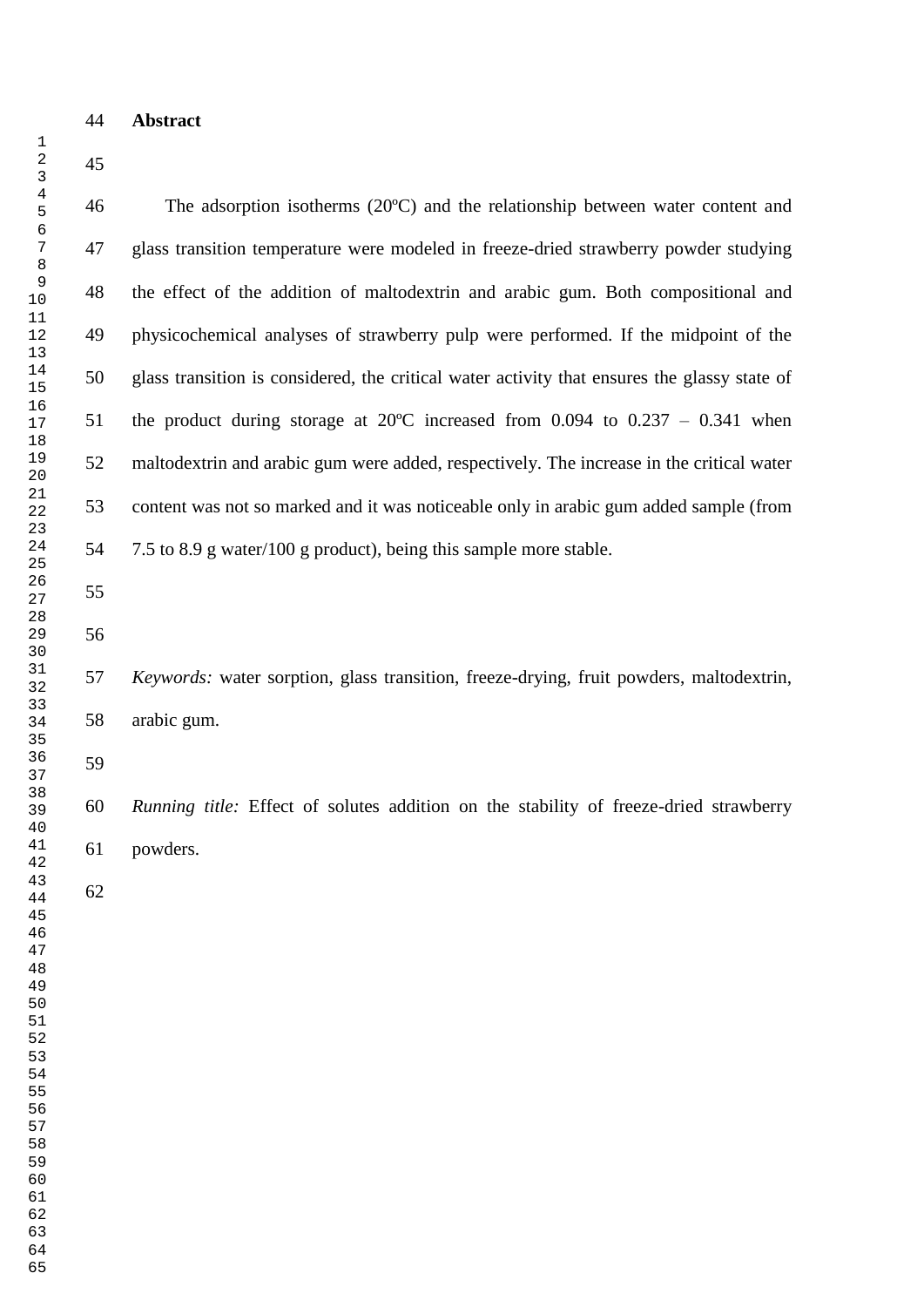It is known that eating fruit is important to improve our health and well-being. The protection provided against degenerative diseases by fruits has been attributed to the fact that they provide an optimal mix of phytochemicals and other bioactive compounds such as vitamins and fiber (De Ancos, González, & Cano, 2000). Strawberries are of great interest among fruits because they have one of the highest antioxidant activities related to the high content in vitamin C and phenolic compounds, mainly anthocyanin (Odriozola-Serrano, Soliva-Fortuny, & Martín-Belloso, 2010). Various studies support the healing power of such compounds in strawberry (Pajk, Rezar, Levart, & Salobir, 2006; Tulipani et al., 2009; Mudni et al., 2009). From a therapeutical point of view, they have been related to a decreased risk of cardiovascular events, an improved endothelial function and a decreased risk of vascular thrombosis (Beattie, Crozier, & Duthie, 2005). Moreover, experiments have shown the anticancer activity of extracts of strawberries, as well as blocking the formation and spread of tumors. Roussos, Denaxa, & Damvakaris, (2009), in preliminary animal studies, also suggested that diets rich in strawberries may have the potential to provide benefits for the aging brain.

 Fresh consumption of strawberry is the best way to get all its sensory, nutritional 82 and functional properties. However, the seasonal production and/or the short shelf life, associated to its high water content, limit their availability. In this sense, strawberries can be processed by freezing and/or dehydration methods and consumed in many other forms such as juice, jam, jelly or dried fruit.

 The preservation of biological products by reducing their water content can be achieved by several dehydration techniques. Among these, freeze-drying is considered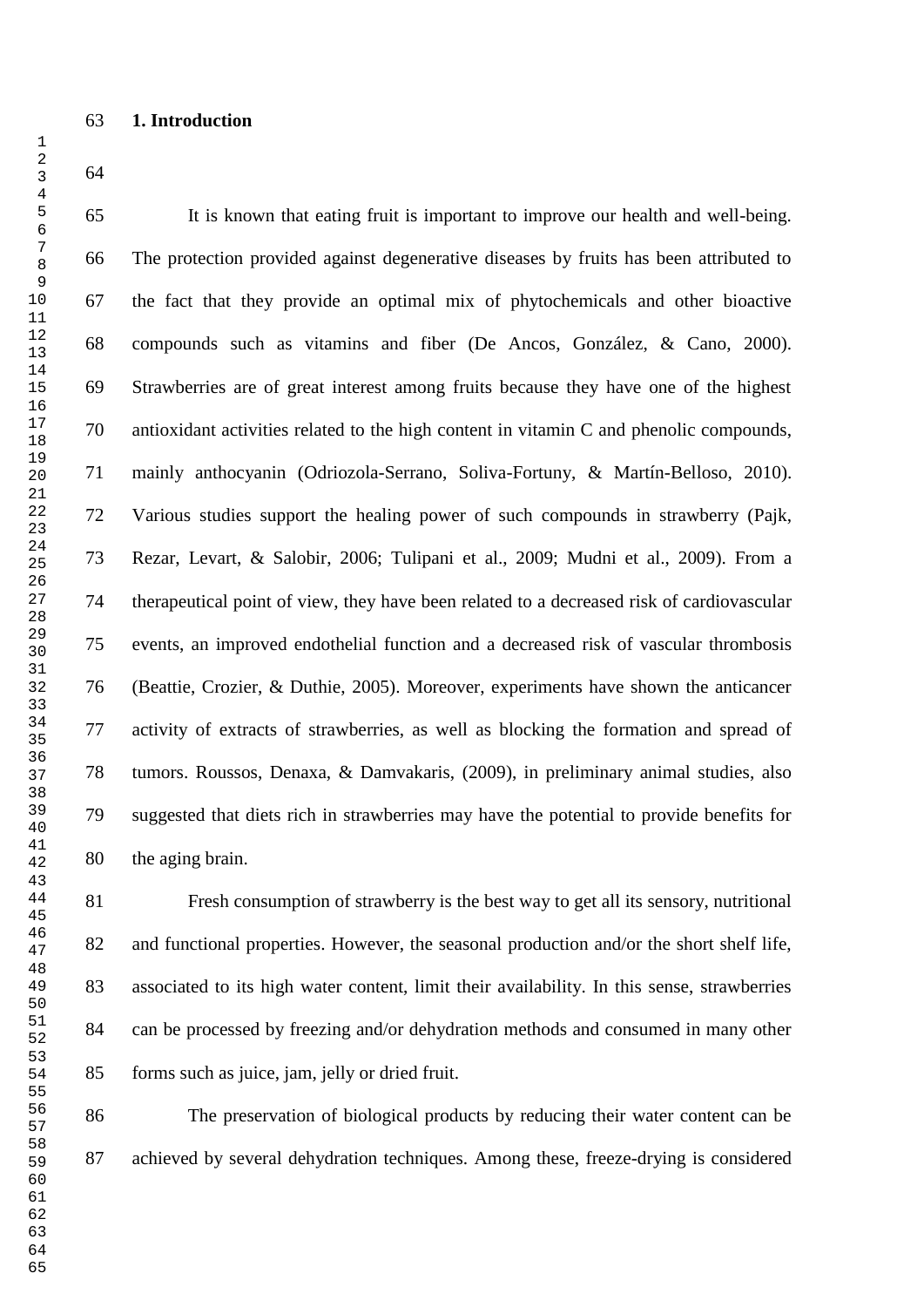as the reference process for manufacturing high-quality dehydrated products. Compared to classical dehydration techniques, the main advantages of the freeze-drying process are: (i) the preservation of most of the initial raw material properties such as shape, appearance, taste, colour, flavour, texture, biological activity, etc. and (ii) the high rehydration capacity of the freeze-dried product (Hammami & René, 1997).

 The removal of water during freeze-drying often leads to the formation of an amorphous matrix, were soluble and insoluble biomaterials compatible with water appear molecularly disordered. This non-equilibrium thermodynamic state exhibits time-dependent changes approaching the equilibrium. Amorphous materials can be 97 found in the glassy or rubbery state, being the glass transition temperature  $(T_g)$  which marks the corresponding change of state. At this transition temperature important changes in mechanical and diffusional properties occur. The main difference between the two states is related to molecular mobility, very low in the glassy state, due to the high viscosity of the matrix (about  $10^{12}$  Pas), and higher in the rubbery. In fact, the glassy state can be considered stable in the characteristic shelf life of foods, while the changes are faster in the rubbery state whose are controlled, in many cases, by the 104 difference between the storage temperature and the  $T_g$  of the amorphous matrix (Roos, 1995).

 In powder products, the change in mechanical properties have been related to the development, in the rubbery state, of phenomena such as stickiness, caking and structural collapse, as well as solute crystallization (Telis & Martínez-Navarrete, 2009). On the other hand, the rate of diffusion controlled reactions, such as non-enzymatic or enzymatic browning, oxidation of compounds, etc., is highly increased at temperatures 111 higher than  $T_g$  (Roos, 1995). In this sense, the  $T_g$  can be used, together with  $a_w$ , as a reference parameter to characterize properties, quality, stability and safety of food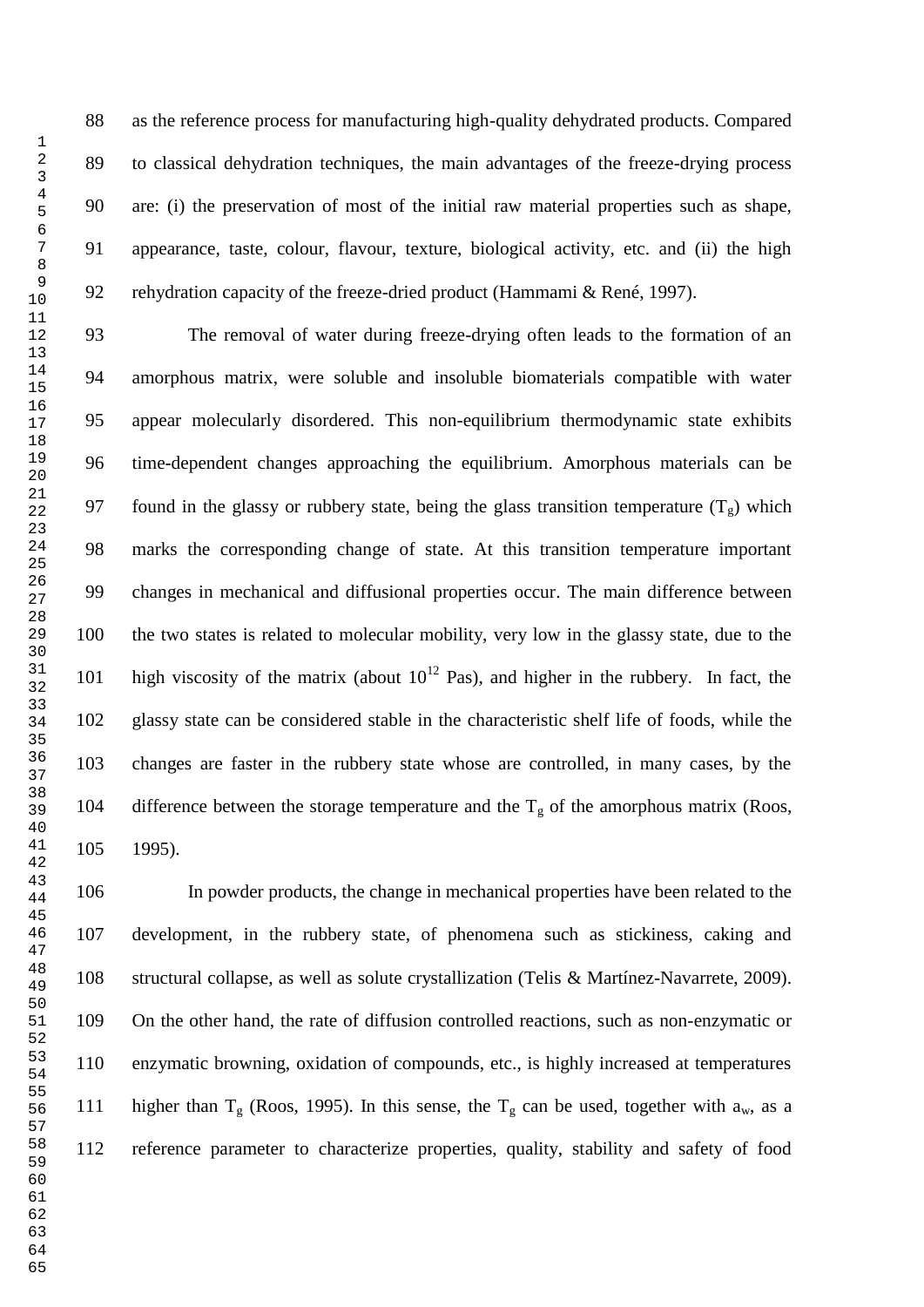systems (Ahmed & Ramaswamy, 2006; Roos, 1995). Depending on storage temperature, the glass transition will occur at a critical value of water content (CWC) and water activity (CWA) of the sample, which can be considered determinant for the stability of the powder product.

 Powdered foods rich in low molecular weight sugars, such as fruits, are very sensitive to environmental conditions having a hard handling and being susceptible to quality damages due to its characteristic higroscopicity. To prevent this undesirable situation the use of different high molecular weight substances, such as maltodextrin with different dextrose equivalent (DE), arabic gum, etc., has been described, in order to increase glass transition temperature and reduce the stickiness, producing free flowing powders with improved handling and quality properties (Barbosa-Canovas, Ortega- Rivas, Juliano, & Yan, 2005; Gabas, Telis, Sobral & Telis-Romero, 2007; Sablani, Shrestha, & Bhandari, 2008; Silva, Sobral, & Kieckbusch, 2006; Telis & Martínez- Navarrete, 2009). Nevertheless, different results are obtained depending on the fruit composition.

 The aim of this work was to evaluate the effect of adding maltodextrin or arabic gum to strawberry pulp previously to the freeze-drying process. In order to contribute to optimize the technological process of powdering, guaranteeing the quality and longer shelf-life of the obtained product the influence of solutes addition on the water sorption isotherm and glass transition temperature was studied.

- - **2. Materials and methods**
- 

- *2.1. Sample preparation and analyses*
-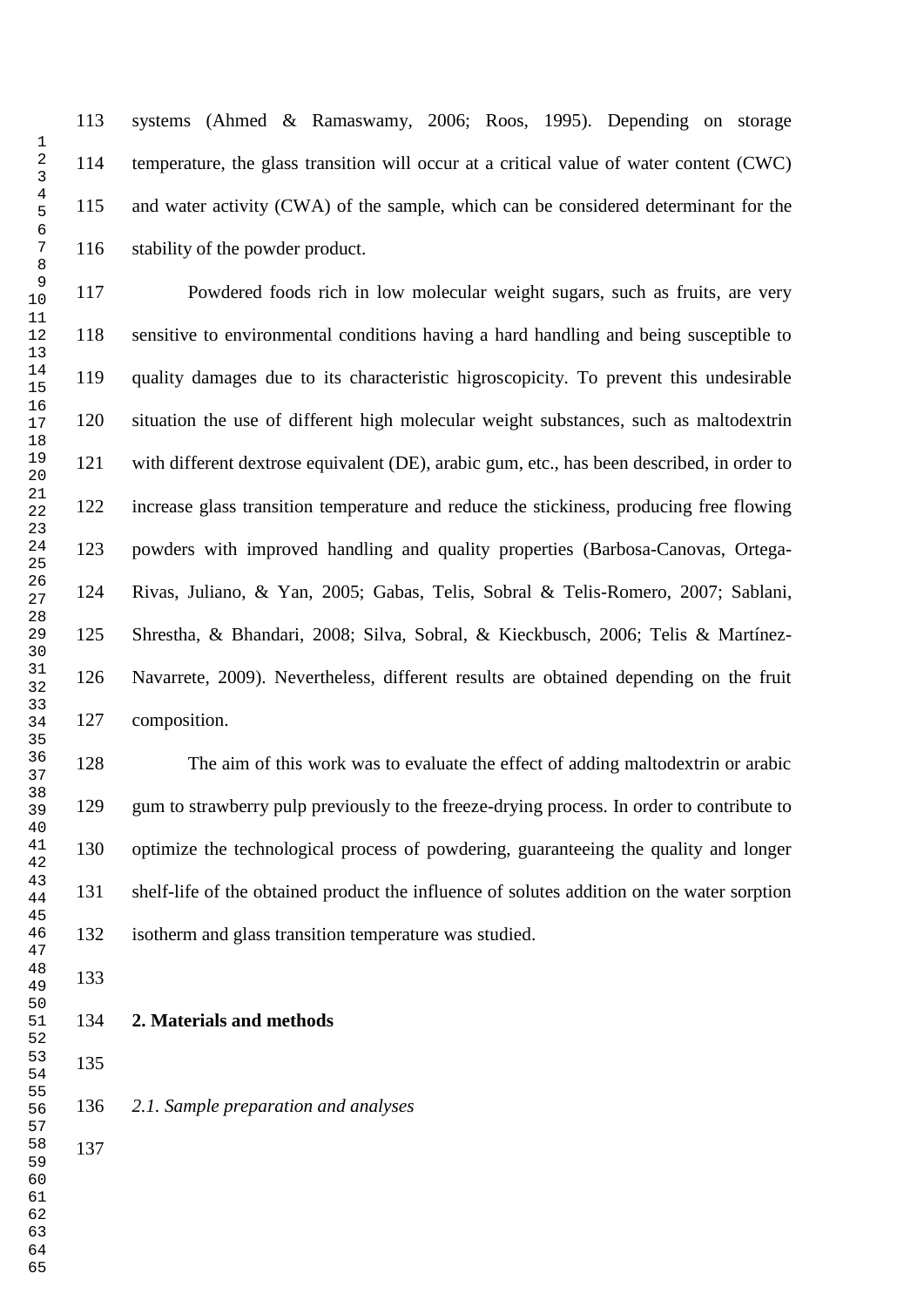Strawberries (*Fragaria ananassa* var. Camarosa) were purchased in a local market in Valencia (Spain). In order to obtain the strawberry pulp, these were cut and the hull was removed. A part of the pulp was used to analyze the composition of the fruit, as described below, and the rest was freeze-dried both with and without the addition of maltodextrin DE 16.5–19.5 and arabic gum, which were obtained from Sigma–Aldrich (USA).

 The two different additives were added in proportion of 1kg per kg of soluble solids of the strawberry pulp and homogenized by using a high-shear prober mixer (Ultra-Turrax T25, IKA). Both mixtures and natural pulp were immediately frozen at - 40ºC in thin layers for 24 h before the freeze-drying in a Telstar Lioalfa-6 Lyophyliser 148 at  $10^{-2}$  Pa and -40°C for 48 h. The freeze-dried products were ground in a crushing machine producing powders whose water content and water activity were measured 150 (three replicates) with a Vaciotem, J.P. Selecta vacuum oven  $(60 \pm 1^{\circ}C)$  and pressure <100 mm Hg) and an Aqualab CX-2 Decagon Devices, respectively.

 Three replicates of each of the following analyses were carried out on strawberry pulp. The water content and water activity was obtained by using the same previously described methodology. ºBrix were measured in an Atabbé Atago 3-T refractometer. Sugars (glucose, fructose and sucrose) were analyzed by high performance liquid chromatography (HPLC) using a Waters 600E system controller (Waters Corporation, Milford, MA) along with the Waters 464 Pulsed Detecting Electrochemical Detector (Waters Corporation, Milford, MA). A23–24C thermostated Hamilton RCX-10 column (Hamilton Company, Reno, NV) was used with a NaOH 0.15-M flow solution at a 1.0- ml/min flow rate. Sugar extraction was carried out in HPLC water in an ultrasounds bath (Ultrasons-H; J.P. Selecta, Barcelona, Spain) for 30 min at T < 50ºC. Lactose, used as internal standard, was added to the extract, which was clarified with the reagents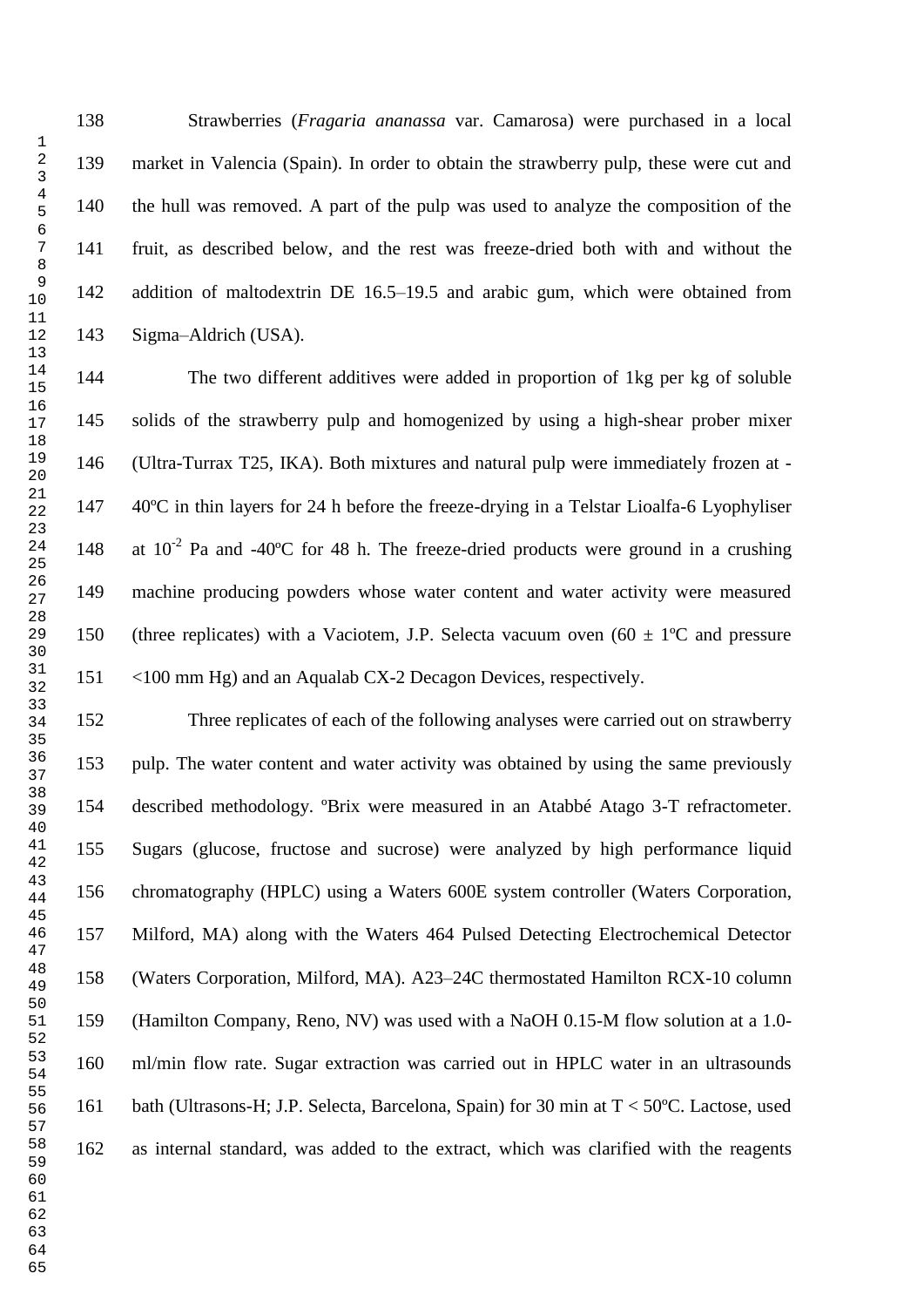Carrez I and II. After centrifugation, the extract was purified through filtration (Millex filter 0.45 mm and cartridge Sep-Pack 0.2 mm). The *p*H was measured by a *p*H meter (Crison micro *p*H 2001, Spain) (AOAC 981.12) and titrable acidity was calculated as a percentage of citric acid by titrating 10 g of the sample with a solution of NaOH (0.1 N) until pH 8.1 (Crison micro *p*H 2001, Spain), according to AOAC 942.15. Total Dietary Fibre was analyzed as described by AOAC 985.29. The method of Yu et al. (1996) was used to determine pectin content. Total polyphenols were analyzed according to Igual, García-Martínez, Camacho, & Martínez-Navarrete, (2010).

 For sorption experiments, freeze-dried powder samples obtained with and without maltodextrin and arabic gum addition (FS-M, FS-A and FS, respectively), were placed at 20 ºC in hermetic chambers containing saturated salt solutions (LiCl, 174 CH<sub>3</sub>COOK, MgCl<sub>2</sub>, K<sub>2</sub>CO<sub>3</sub>, Mg(NO<sub>3</sub>)<sub>2</sub>, NaNO<sub>2</sub>, and NaCl<sub>2</sub>). Three replicates of about 2 g were placed in each chamber with different relative humidities (RH) ranging between 11% and 75% (Greenspan, 1977). The sample weights were controlled till a constant 177 value ( $\Delta m < \pm 0.0005$  g) was reached, where the equilibrium was assumed (Spiess & 178 Wolf, 1983). In this moment, the  $a_w$  of each sample was assumed to be equal to the corresponding RH/100. In each equilibrated sample, the final water content was obtained from the initial water content data and the change in the registered weight till equilibrium. These values were used in order to construct the sorption isotherms.

 Calorimetric analyses were carried out in each equilibrated sample in order to analyze the glass transition temperature by differential scanning calorimetry. About 10 mg of each sample were placed into DSC pans (P/N SSC000C008, Seiko Instruments) sealed and analyzed using a DSC 220CU-SSC5200 (Seiko instruments Inc.). The heating rate was 5 ºC/min and the temperature range varied between -100 and 200 ºC,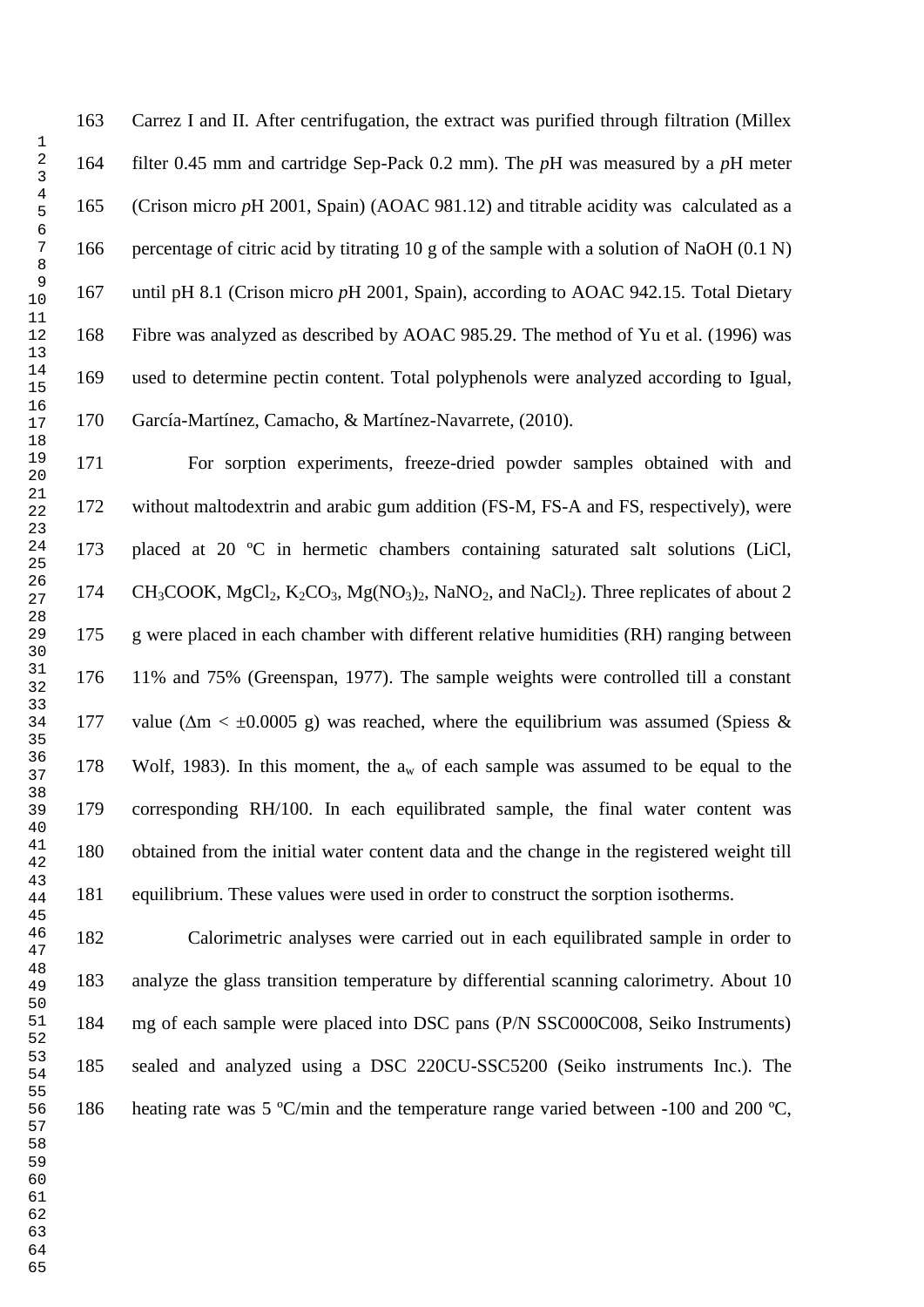depending on the sample water content and the kind of sample. The onset, midpoint and endpoint of the glass transition were obtained from each thermogram.

*2.2. Fitted models and statistical comparison among the different experimental series* 

 In order to predict the water sorption behaviour of samples, the GAB (Guggenheim, Anderson and de Boer) (Van den Berg and Bruin, 1981) model (Eq. 1) was used. A polynomic fitting of data was used to obtain the GAB parameters.

$$
w_e = \frac{w_o \cdot C \cdot K \cdot a_w}{(1 - K \cdot a_w) \cdot (1 + (C - 1) \cdot K \cdot a_w)}
$$
(1)

198 Experimental  $T_g$ -water content (g water/g product) data were fitted to the Gordon & Taylor model (1952) (Eq. 2) considering the onset, midpoint and end of the transition.

- 
- $_{\rm w}$  )  $\pm$  K  $\cdot$  A  $_{\rm w}$  $_{\text{w}}$  )  $_{\text{g}}$  (as)  $_{\text{T}}$  K  $_{\text{g}}$   $_{\text{w}}$   $_{\text{g}}$   $_{\text{g}}$  $g = \frac{1}{(1 - x_w) + k \cdot x}$  $(1 - x_w) \cdot T_{\sigma(\text{as})} + k \cdot x_w \cdot T$ T  $+k \cdot$  $\cdot T_{\sigma(s)} + k \cdot x_w$ .  $=$ (2)
- 

A non-linear fitting of data was carried out in both cases, applying the  $CHI<sup>2</sup>$  procedure using ORIGIN Pro 6.1 software.

207 To evaluate the differences in sample behaviour ( $a_w$  or  $T_g$  changes with  $x_w$ ) as a function of solutes addition, both equations fitted to each individual series and those fitted to different groups of the series, depending on the obtained results, were statistically compared through the values of statistics E (Eq. 3) which was compared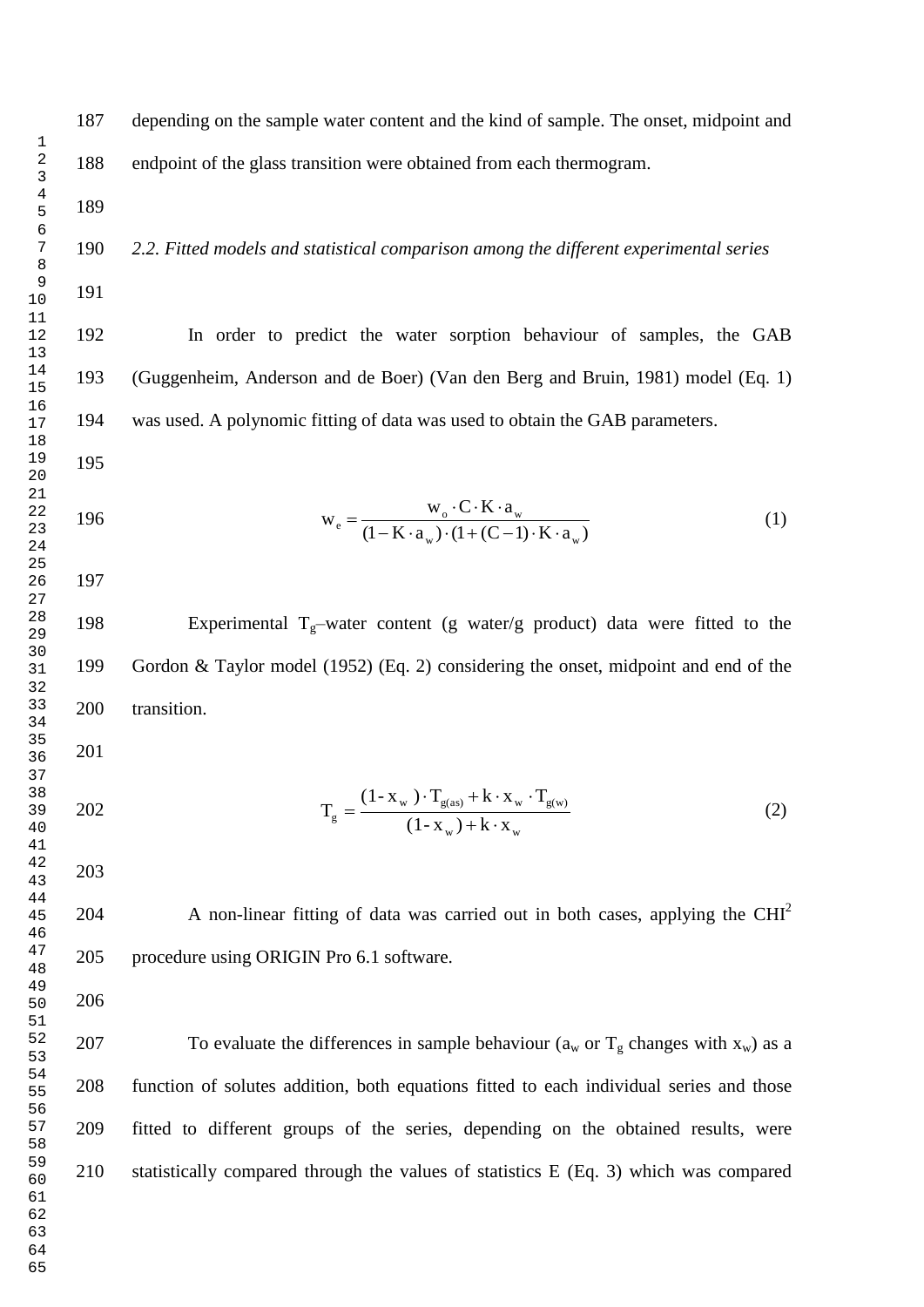$\sum$  RSSi /  $\sum$  $\sum$  $=1$  i=  $\overline{a}$  $\overline{a}$  $=$   $\frac{i=1}{n}$  $i=1$  $i=1$ n  $i=1$  $RSSi / \sum$ FDRi  $(RSSg - \sum RSSi)/DFDR$ E (3)

- **3. Results and discussion**
- 

## *3.1. Compositional and physicochemical analyses of the strawberry pulp*

 Because of components such as proteins, fat and ash are fewer representatives in the composition of this kind of fruits, for the characterization of the strawberry pulp, only essential components involved in the sorption phenomena and some bioactive compounds have been considered. Table 1 shows the results of compositional and physicochemical analyses performed in the strawberry batch used in this study. The 225 high water activity of the fruit (0.982  $\pm$  0.01) is related to its high water content (90.7  $\pm$  0.1 g water / 100 g fresh product) which was similar to that found by other authors (Hammami & René, 1997; Moraga, Martínez-Navarrete, & Chiralt, 2006) and higher 228 than that present in other berries like gooseberry  $(84.00 \pm 0.01 \text{ g} \text{ of water } / 100 \text{ g} \text{ fresh})$  product) (Wang, Zhang, & Chen, 2008). The low pH found in the strawberry batch 230 (3.71  $\pm$  0.01) was close to that reported by other authors for the same strawberry variety and similar to the pH of typical acid fruits such as orange or grapefruit. Similar values were also obtained for the acidity of the samples, expressed as the citric acid content, the major organic acid in those fruits (Ayala-Zavala, Wang, Wang, & González-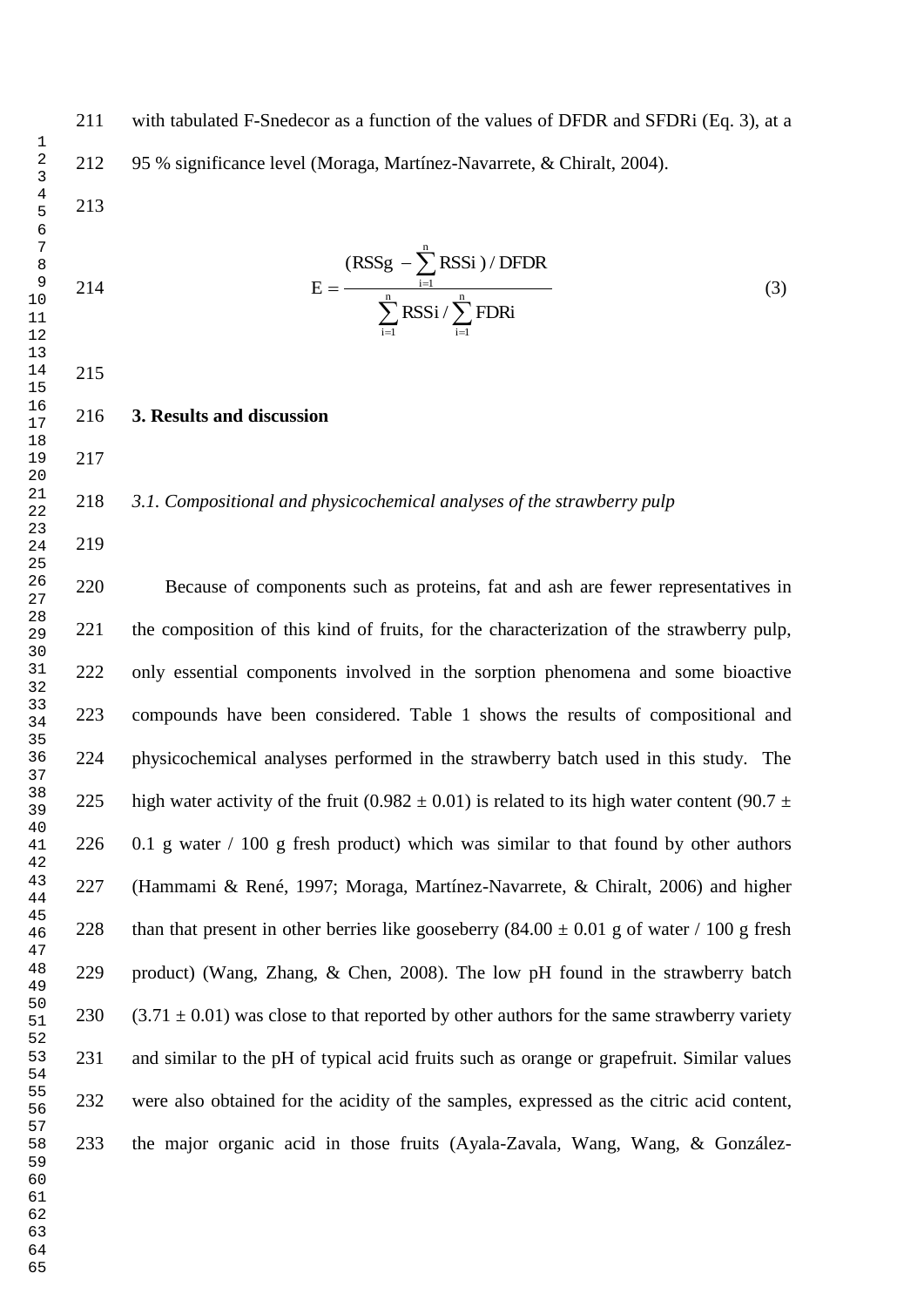Aguilar, 2004; Moraga et al., 2006; Moraga, Moraga & Martínez-Navarrete, 2010; Topuz, Topakci, Canakci, Akinci, & Ozdemir, 2005). The obtained soluble solids 236 content (9.3  $\pm$  1.0) is associated with a higher proportion of sugars (5.9  $\pm$  0.2) (glucose, fructose and sucrose) than other carbohydrates with more complex structures. Other components whose contribute to the soluble solid content of the fruit, related to the ºBrix value, are the components present in the soluble fraction of the total dietary fibre (TDF), mostly composed by pectin (Table 1). The consumption of foods rich in fibre such as fruits may improve health, being the recommended intake 30–45 g/day (Colin-Henrion, Mehinagic, Renard, Richomme, & Jourjon, 2009).

 In this study, the bioactive compounds with antioxidant activity were in the range of that reported in other studies. Klopotek, Otto, & Böhn, (2005) reported vitamin C contents between 37 and 69 mg/100 g in different strawberry juices, being the ascorbic acid concentration of the strawberry batch analyzed in this study 38.5 mg/100 g. The amount of phenolic compounds (0.215 g/100 g) was within the range of those observed in different strawberry cultivars, varying from 0.173 to 0.318 mg/100 g (Da Silva-Pinto, 249 Lajola, & Genovese, (2008). It was higher than those found for orange (0.154  $\pm$  0.10 g/100 g) (Gorinstein et al., 2001).

# *3.2. Sorption isotherms*

 The water sorption isotherms (20 ºC) of the strawberry powders obtained with and without the respective high molecular weight solute addition are plotted in Fig. 1. They 256 show the g of water adsorbed by g of dry solids  $(w_e)$  as a function of water activity in each studied sample. Data showed the typical behavior of rich sugars foods: a slow 258 increase in the equilibrium moisture content in the low  $a_w$  range, and a sharp increase at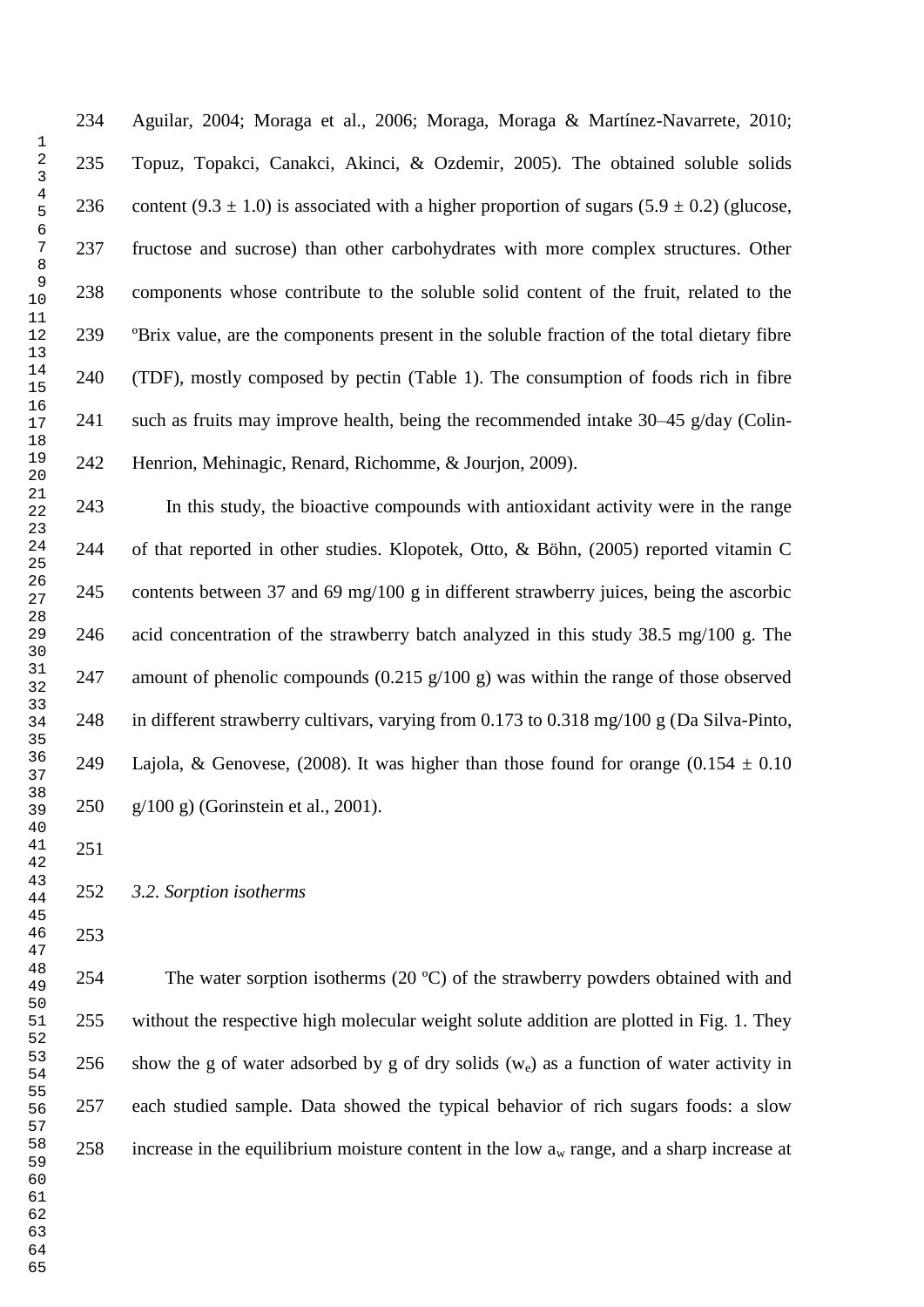259 intermediate  $a_w$  values (0.600) due to the prevailing effect of solute–solvent interactions associated to sugar dissolution (Alhamdam & Hassan, 1999; Hubinger, Menegalli, Aguerre, & Suarez, 1992; Saravacos, Tsiourvas, & Tsami, 1986; Tsami, Krokida, & Drouzas, 1990). The effect of solute addition was noticeable in the whole range of evaluated relative humidities. The equilibrium water content at a given water activity of strawberry samples containing solutes were lower than those corresponding to the solute-free fruit powder, suggesting a decrease of water uptake capability of freeze- dried powdered strawberry, in agreement to the results obtained by other authors (Gabas et al., 2007; Gabas, Telis-Romero, & Menegalli, 2009; Kurozawa, Park, & Hubinger, 2009; Silva et al., 2006; Telis & Martínez-Navarrete, 2009).

 To predict the sorption properties of foods, several empiric and theoretical equations have been described (Chirife & Iglesias, 1978; Van den Berg & Bruin, 1981), but the GAB model is the one most extensively used in foodstuffs, such as fruits. In our study, GAB model was well fitted to sorption data and the obtained parameters showed the solute addition effect. The value of the monolayer moisture content is of particular interest, since it indicates the amount of water that is strongly adsorbed to specific sites on the food surface and may be related to food stability. According to the fitted GAB model, the monolayer moisture content was 0.102 g water/g solids in FS, being lower in the samples with maltodextrin or arabic gum (0.075 and 0.065 g water/g solids, respectively). The K values of the samples presented small variations, all near to 1 (FS: 1.01; FS-M: 1.00 ; FS-A: 1.03), demonstrating multilayer properties which are similar to liquid water (Pérez-Alonso, Beristain, Lobato-Calleros, Rodríguez-Huezo, & Vernon-Carter, 2006). In all cases were obtained values of C parameter higher than 2, (FS: 18.81 ; FS-M: 8.48 ; FS-A: 13.94 ), related to the presence of an inflection point and an evolution of type II according to Brunauer´s classification. Despite the observed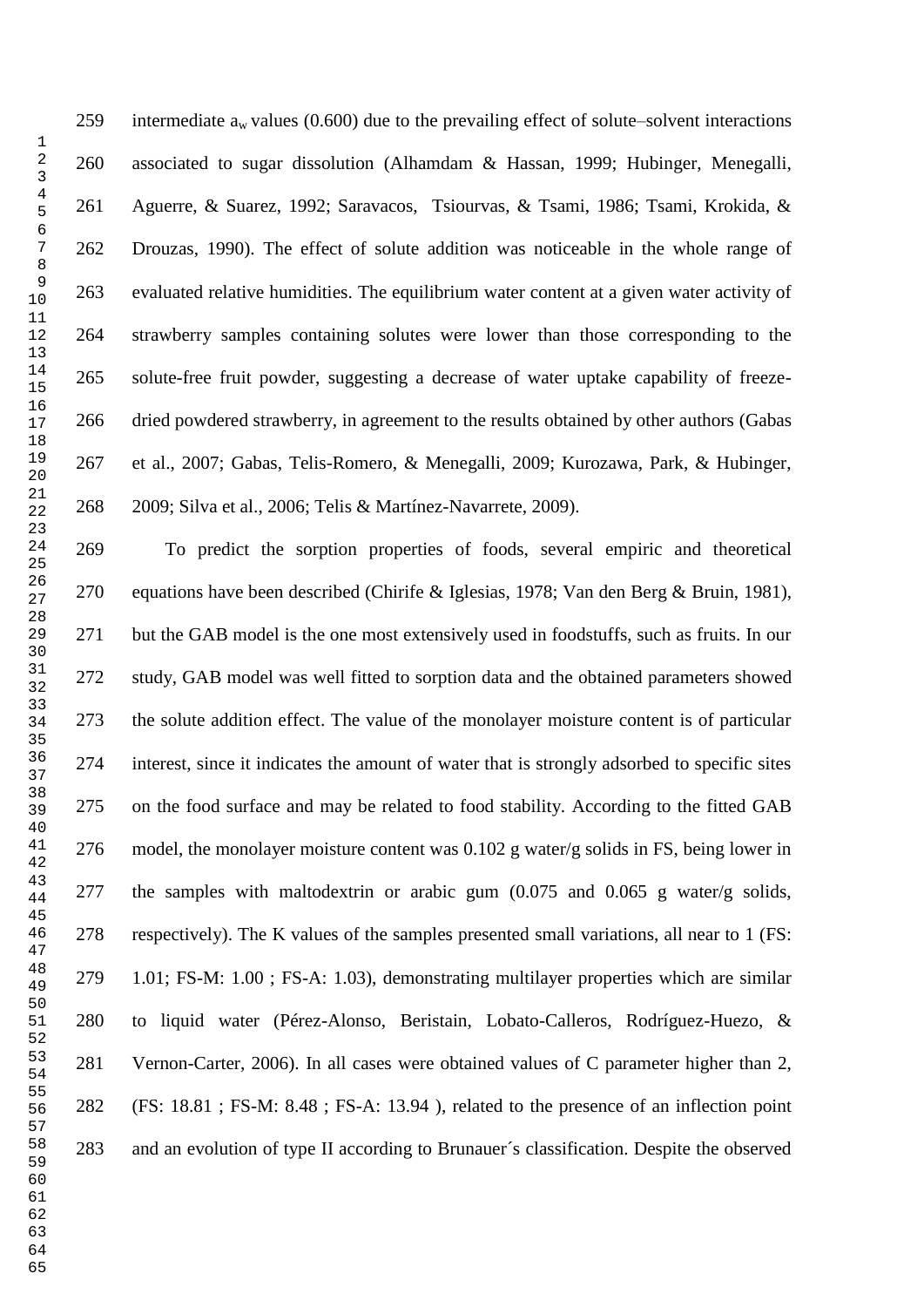differences in the GAB parameters obtained, FS-M and FS-A samples showed a similar trend with respect to the adsorption when they are incorporated to the strawberry pulp. The GAB model predictions suggest that both samples with solute addition behave in a similar way in all the range of water activity.

 In order to evaluate the statistical differences in the water sorption behaviour of strawberry samples with and without solutes addition, the GAB model fitted to each individual series and the model fitted to different groups of data series was compared. The value of statistic E and the tabulated F-Snedecor as a function of the values of DFDR and SFDRi (Eq. 3), at 95% significance level, was used to this end. Table 2 shows the groups of experimental series in which the statistical differences among the fitted GAB functions were analysed. As significant differences were obtained in the comparison of the three series, the value of statistic E being higher than the tabulated F 296 Snedecor  $(\alpha < 0.05)$ , these were compared in pairs: FS and FS-M; FS and FS-A; FS-M and FS-A. The addition of both high molecular weight solutes implied significant 298 differences ( $\alpha$  < 0.05) in the water sorption behaviour of samples, confirming the less hygroscopic nature of FS-M and FS-A than the FS powder. No significant differences between the strawberry powders containing the two different added solutes were obtained from the statistical analysis. In this sense, any of them can be used to reduce the adsorption capability of freeze dried strawberry powder. This results are in agreement with that obtained for Jaya & Das, 2004. In the same way, Tonon et al., (2009) and Pérez-Alonso et al., (2006) observed a similar trend to asses sorption isotherms in powdered products from açaí with and without solutes addition and maltodextrin 10 DE and arabic gum, respectively.

*3.3. Glass transition temperatures*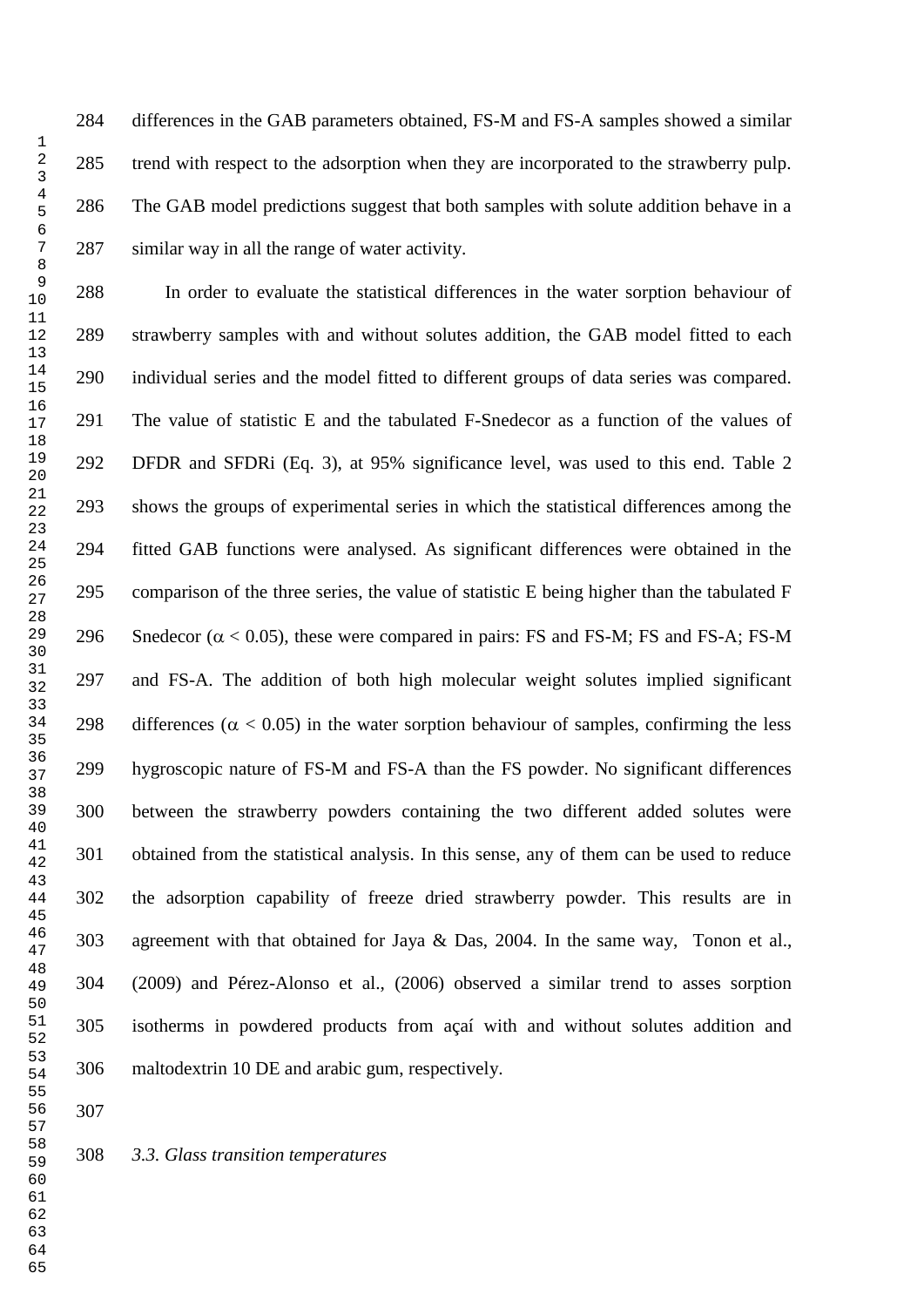310 The relationship between the  $T_g$  and  $x_w$  of the strawberry powders obtained with and without both solutes addition are plotted in Fig. 2, considering the onset, midpoint 312 and endpoint of the transition. As the  $x_w$  of every sample increased, there was an 313 observed decrease in their  $T_g$  value. Table 3 shows the obtained Gordon and Taylor 314 parameters: the empirical constant k and the  $T_g$  of the anhydrous solids  $(T_{gs})$  for each fitting. The k value was similar in all samples, but, as expected, the glass transition temperature of the anhydrous solids was higher in FS-M and FS-A samples, especially when the arabic gum was added. This is related to the increase of the average molecular weight due to the solids addition. The same trend was observed by several authors working with other freeze-dried fruits (Sablani et al., 2008; Silva et al., 2006; Telis & Martínez-Navarrete, 2009; Telis & Sobral, 2001, Takeiti, Kieckbusch, & Collares- Queiroz, 2008). The close fit of this model to experimental data series can be observed in Fig. 2.

 To evaluate the different behaviour of the strawberry samples as a function of the solutes addition, the statistical significance of the differences observed, considering the 325 midpoint of the transition, among the  $T_g - x_w$  modeled curves was analyzed, in the same way as for sorption isotherms. The results appear in Table 2, at 95% significance level. 327 The addition of both solutes to strawberry fruit pulp implied statistical differences ( $\alpha$  < 328 0.05) between samples, increasing the  $T_g$  value throughout the whole range of  $x_w$  studied. There also were significant differences between FS-M and FS-A samples, being the last ones more stables at room temperature.

 In order to obtain the critical water content and water activity values related to glass 332 transition, the combined  $T_g - x_w - a_w$  data and the corresponding GAB and Gordon and Taylor fitted models for the samples FS, FS-M and FS-A were used (Fig. 3). This figure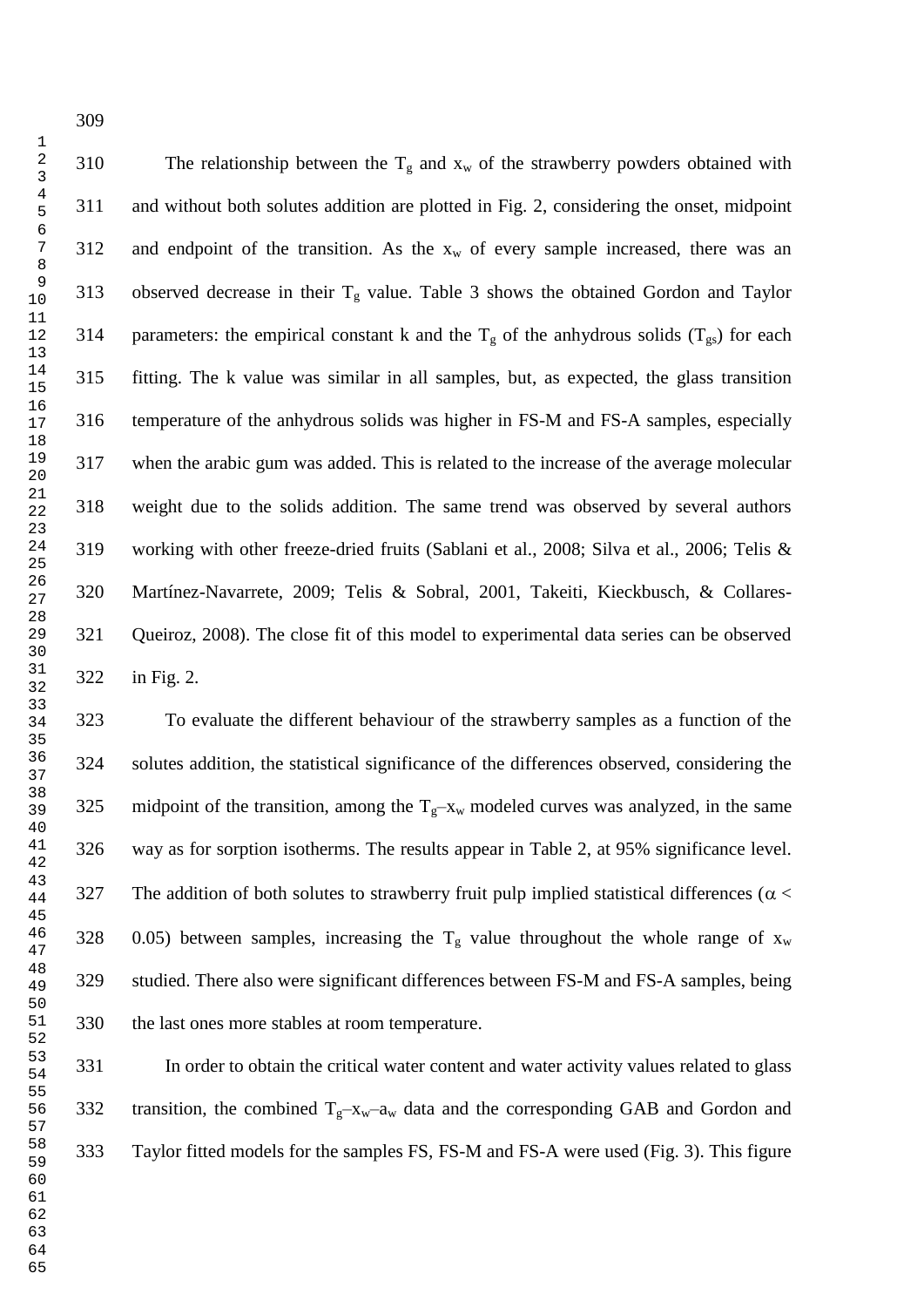can be considered as a state diagram, showing the relationship between the water interaction in the product and its physical state as a function of the temperature. This tool allows us to predict the critical variables at which the glass transition occurs, at a determined storage temperature of the product (Roos, 1993). At room temperature (20 ºC), the CWA for the glass transition of the freeze-dried strawberry considering the midpoint of the glass transition, was 0.094 and, therefore, the maximum relative humidity of the atmosphere that would ensure the glassy state of the product during the whole storage period is 9.4 %. The corresponding CWC was 7.5 g water/100 g product. In the case of freeze-dried products, stickiness development could occur around and above those critical values. The low critical values obtained for strawberry justify the 344 use of high molecular weight solutes in order to increase the  $T_g$  of the product and so the stability during handling and storage. The CWA increased till 0.237 or 0.341 when maltodextrin or arabic gum were used, respectively. The increase in CWC was not so marked and only was noticeable in FS-A samples (from 7.5 to 8.9 g water/100 g product). Thus, the arabic gum seems to be more accurate to improve the stability on the powdered strawberry.

**4. Conclusions** 

 Adding maltodextrin and arabic gum to the strawberry pulp before freeze-drying was of use in the improvement of the stability of strawberry powders, decreasing the 355 hygroscopicity of the powder and increasing the  $T_g$ . No significant differences were observed in the sorption isotherms (20ºC) of the strawberry with solutes added, although samples with arabic gum had higher values of the glass transition temperature. The critical water activity was increased from 0.094 to 0.237 – 0.341 when maltodextrin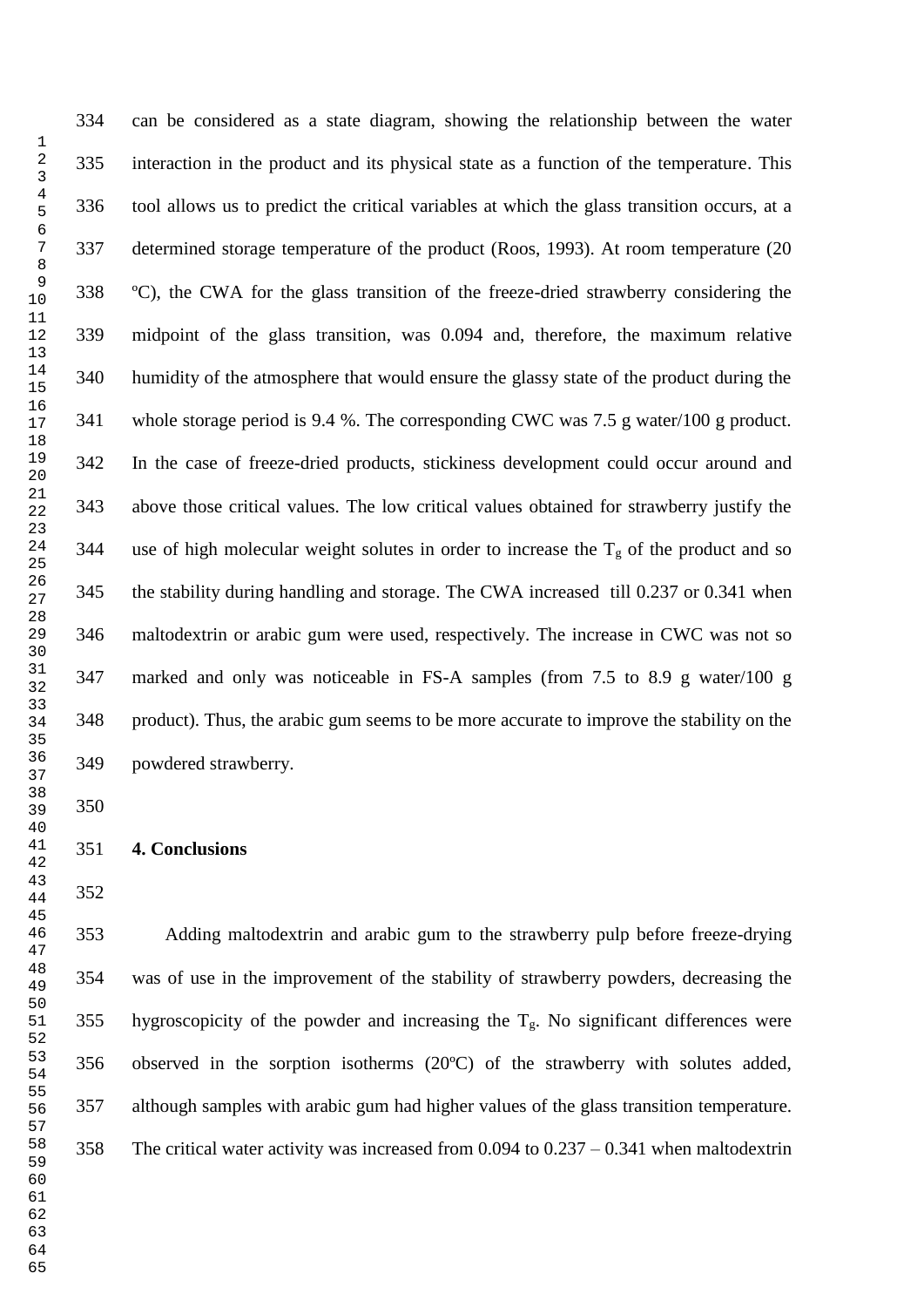and arabic gum were added at the concentration considered in the study, respectively. Nevertheless, the increase in the critical water content was not so marked and it was noticeable only in arabic gum added sample (from 7.5 to 8.9 g water/100 g product). Arabic gum was shown more effective than maltodextrin to improve the handling of the powder.

#### **Acknowledgements**

 The authors thank the Ministerio de Ciencia y Tecnología and the Fondo Europeo de Desarrollo Regional (FEDER) for the financial support throughout the project AGL2010-22176, the Generalitat Valenciana for the financial support given throughout the Project GVPRE/2008/253 and the Project UTCH-NUFFIC (NPT/COL/073) for the grant given to L.H. Mosquera.

**References**

375 AOAC. (1990). Official Methods of Analysis.  $(15<sup>th</sup>$  ed.). Arlington, USA: Association of Official Analytical Chemists.

 Ahmed. J., & Ramaswany, H. S. (2006). Physico-chemical properties of commercial date pastes (Phoenix dactylifera). Journal of Food Engineering, 76, 348-352.

Alhamdam A. M., and Hassan, B. H. 1999. Water sorption isotherms of date pastes as

 influenced by date cultivar and storage temperature. Journal of Food Engineering,  $39, 301 - 306.$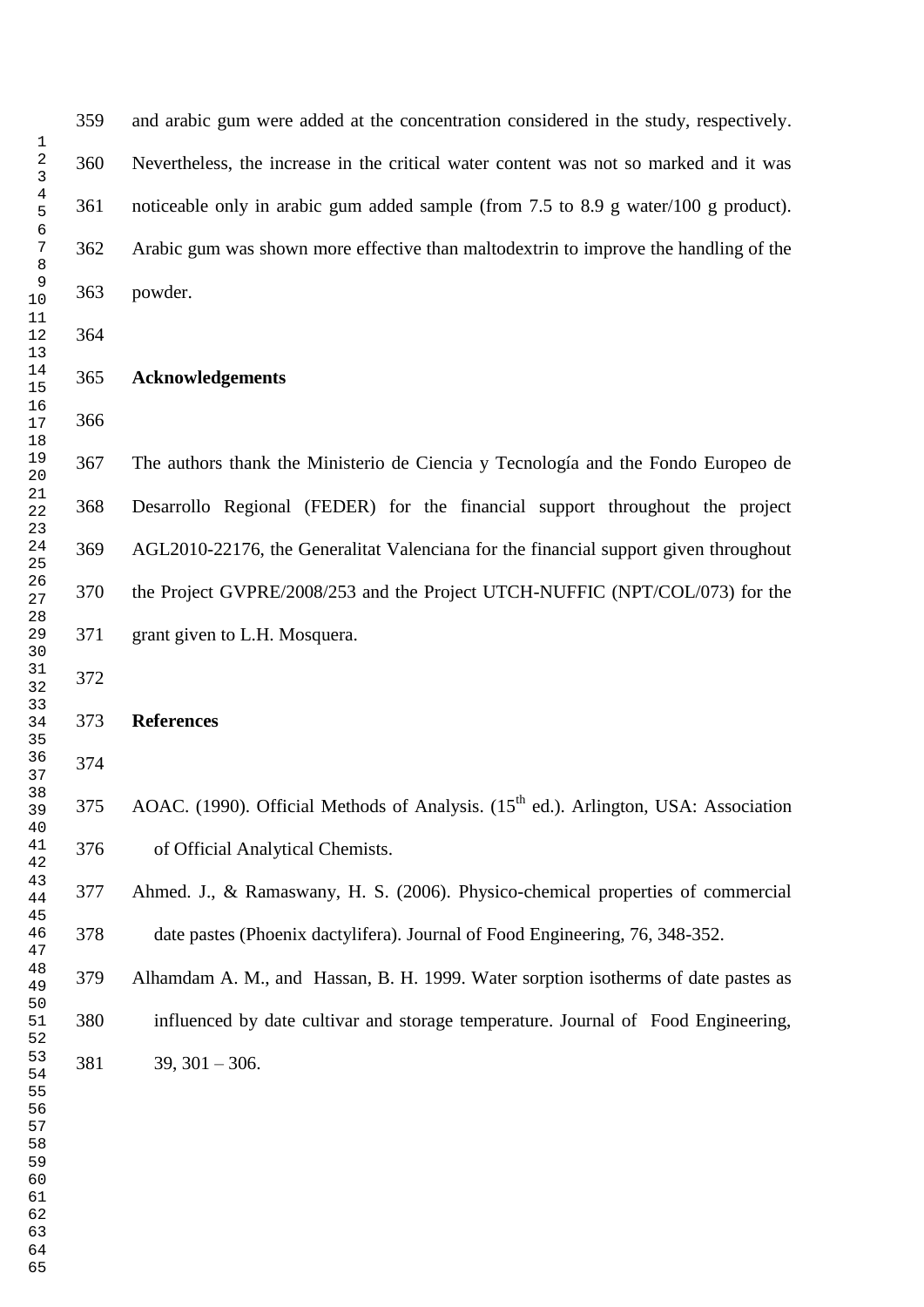Ayala-Zavala, J. F., Wang, S. Y., Wang, C. Y., & González-Aguilar, G. A. (2004). Effect of storage temperatures on antioxidant capacity and aroma compounds in strawberry fruit. Lebensmittel-Wissenschaft und-Technologie, 37, 687–695 .

 Barbosa-Canovas, G., Ortega-Rivas, E., Juliano, P., & Yan, H. (2005). Food powders: physical properties, processing and functionality. New York: Kluwer Academic/Plenum Publisher.

 Beattie, J., Crozier, A., & Duthie, G. (2005). Potential health benefits of berries. Current Nutrition and Food Science, 1, 71–86.

 Chirife, J., & Iglesias, H. A. (1978). Equations for fitting water sorption isotherms of foods. Part I. A review. Journal of Food Technology, 13, 159-174.

Colin-Henrion, M., Mehinagic, E., Renard, C. M. G. C., Richomme, P., & Jourjon, F.

 (2009). From apple to applesauce: Processing effects on dietary fibres and cell wall polysaccharides. Food Chemistry, 117, 254-260.

 Da Silva-Pinto, M., Lajola, F. M., & Genovese, M. I. (2008). Bioactive compounds and quantification of total ellagic acid in strawberries (Fragaria ananassa Duch.). Food Chemistry, 107, 1629–1635.

 De Ancos B., Gónzalex, E. M., & Cano, M. P. (2000). Ellagic Acid, Vitamin C, and Total Phenolic Contents and Radical Scavenging Capacity Affected by Freezing and Frozen Storage in Raspberry Fruit. Journal of Agriculture and Food Chemistry, 48, 4565-4570.

 Gabas A. L., Telis V. R. N., Sobral P. J. A., & Telis-Romero J. (2007). Effect of maltodextrin and arabic gum in water vapor sorption thermodynamic properties of vacuum dried pineapple pulp powder. Journal of Food Engineering, 82, 246–252.

Gabas, A. L., Telis-Romero, J., & Menegalli, F. C. (1999). Thermodynamic models for

water sorption by grape skin and pulp. Drying Technology, 17 (4-5), 961–974.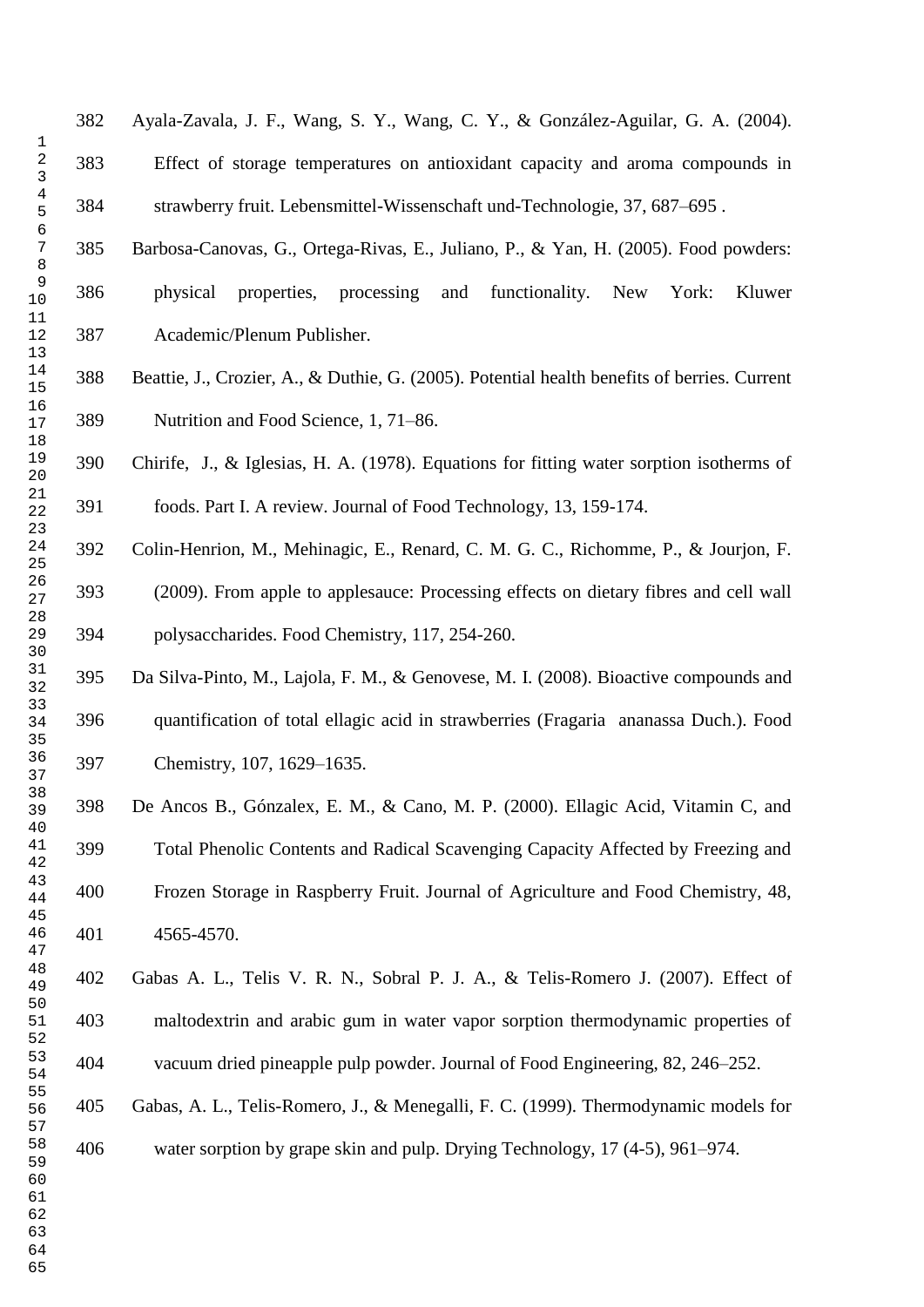|                                  | 407 | Gordon, M., & Taylor, J. S. (1952). Ideal copolymers and second-order transitions of     |
|----------------------------------|-----|------------------------------------------------------------------------------------------|
| 1<br>$\sqrt{2}$<br>3             | 408 | synthetics rubbers. I. Non-crystalline copolymers. Journal of Applied Chemistry, 2,      |
| $\overline{4}$<br>5<br>6         | 409 | 493-500.                                                                                 |
| 7<br>8                           | 410 | Gorinstein, S., Martín-Belloso, O. Park, Y-S., Haruenkit, R., Lojek, A., Milan C, Caspi, |
| $\mathsf 9$<br>10                | 411 | A., Libman, I., & Trakhtenberg, S. (2001). Comparison of some biochemical                |
| 11<br>12<br>13                   | 412 | characteristics of different citrus fruits. Food Chemistry, 74, 309–315.                 |
| 14<br>15                         | 413 | Greenspan, L. (1977). Humidity fixed points of binary saturated aqueous solutions.       |
| 16<br>17<br>18                   | 414 | Journal of Research of the National Bureau of Standards, 81–89.                          |
| 19<br>20                         | 415 | Hammami, C., & René, F. (1997). Determination of Freeze-drying Process Variables         |
| 21<br>22<br>23                   | 416 | for Strawberries. Journal of Food Engineering, 32, 133-154.                              |
| 24<br>25                         | 417 | Hubinger, M., Menegalli, F. C., Aguerre, R. J., & Suarez, C. (1992). Water vapor         |
| 26<br>27<br>28                   | 418 | adsortion isotherms of guava, Mango and pineapple. Journal of Food Science, 57,          |
| 29<br>30                         | 419 | 1405-1407.                                                                               |
| 31<br>32                         | 420 | Igual, M., García-Martínez, E., Camacho, M. M., & Martínez-Navarrete, N. (2010).         |
| 33<br>34<br>35                   | 421 | Effect of thermal treatment and storage on the stability of organic acids and the        |
| 36<br>37                         | 422 | functional value of grapefruit juice. Food Chemistry, 118, 291–299.                      |
| 38<br>39<br>40                   | 423 | Jaya, S., & Das, H. (2004). Effect of maltodextrin, glycerol monostearate and tricalcium |
| 41<br>42                         | 424 | phosphate on vacuum dried mango powder properties. Journal of Food Engineering,          |
| 43<br>44<br>45                   | 425 | 63, 125-134.                                                                             |
| 46<br>47                         | 426 | Klopotek, Y., Otto, K., & Böhn, V. (2005). Processing strawberries to different products |
| 48<br>49<br>50                   | 427 | alters contents of vitamin C, total phenolics, total anthocyanins, and antioxidant       |
| 51<br>52                         | 428 | capacity. Journal Of Agricultural and Food Chemistry, 53, 5640–5646.                     |
| 53<br>54                         | 429 | Kurozawa, L. E., Park, K. J., & Hubinger, M. D. (2009). Effect of maltodextrin and       |
| 55<br>56<br>57                   | 430 | gum Arabic on water sorption and glass transition temperature of spray dried chicken     |
| 58<br>59<br>60<br>61<br>62<br>63 | 431 | meat hydrolysate protein. Journal of Food Engineering, 91, 287–296.                      |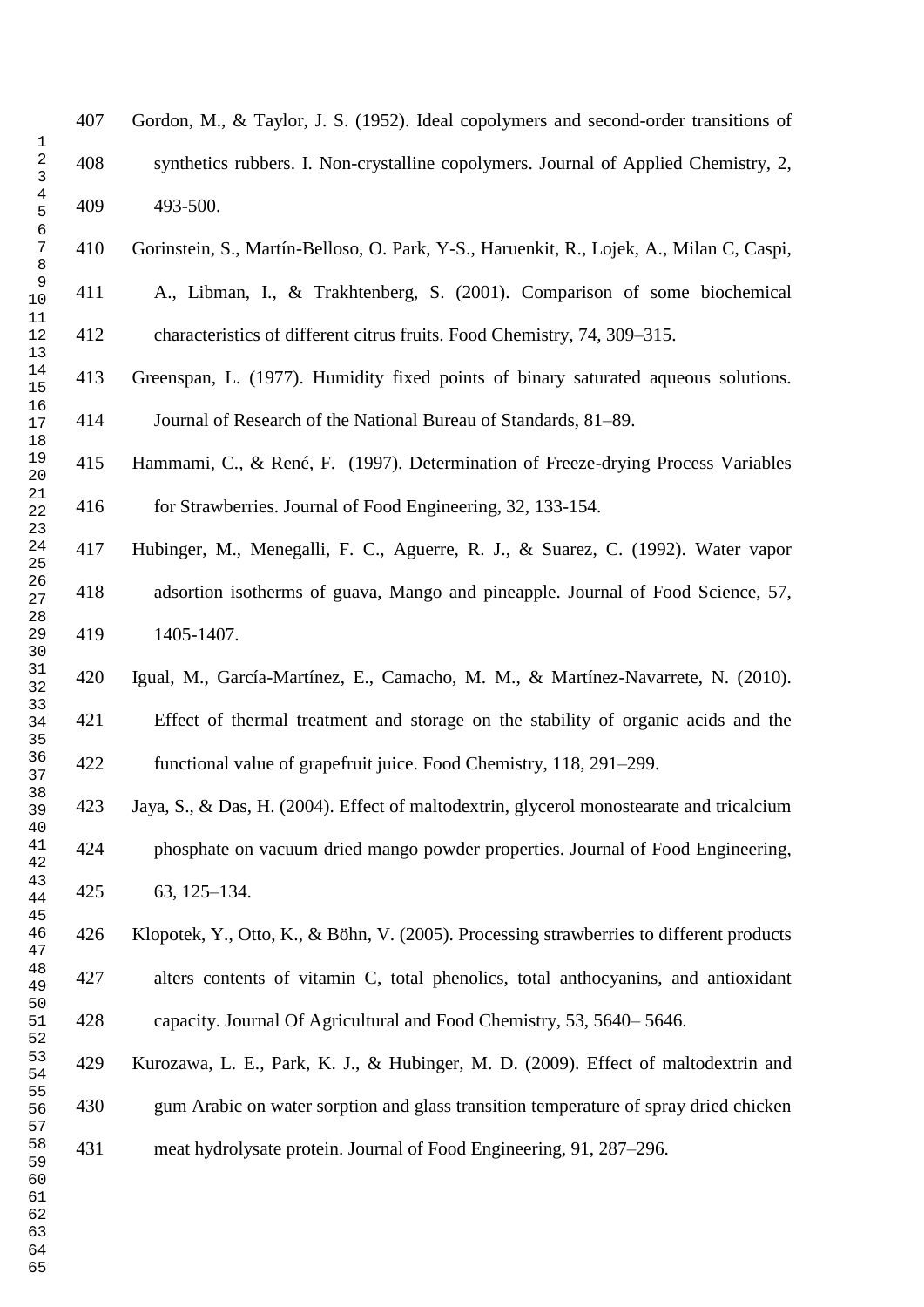Moraga, G., Martínez-Navarrete, N., & Chiralt, A. (2004) Water sorption isotherms and glass transition in strawberries: influence of pretreatment. Journal of Food Engineering, 62(4), 315–321.

 Moraga, G., Martínez-Navarrete, N., & Chiralt, A. (2006). Compositional changes of strawberry due to dehydration, cold storage and freezing–thawing processes. Journal of Food Processing and Preservation, 30, 458–474.

 Moraga, M. J., Moraga, G., & Martínez-Navarrete, N. (2010). Effect of vacuum impregnation with calcium lactate on the osmotic dehydration kinetics and quality of osmodehydrated grapefruit. Journal of Food Engineering, 90 (3), 372-379.

 Mudni, D., Moduna, I., Brizica, Vukovica, J., Generalicb, I., Katalinicb, V., Bilusicb, T., Ljubenkovc, I., & Bobana, M. (2009). Cardiovascular effects in vitro of aqueous extract of wild strawberry (Fragaria vesca, L.) leaves. Phytomedicine, 16, 462–469.

 Odriozola-Serrano, I. Soliva-Fortuny, R. & Martín-Belloso, O. (2010). Changes in bioactive composition of fresh-cut strawberries stored under superatmospheric oxygen, low-oxygen or passive atmospheres. Journal of Food Composition and Analysis, 23, 37–43.

 Pajk, T., Rezar, V., Levart, A. & Salobir, J. (2006). Efficiency of apples, strawberries, and tomatoes for reduction of oxidative stress in pigs as a model for humans. Nutrition, 22, 376–384.

 Pérez-Alonso, C., Beristain, C. I., Lobato-Calleros, C., Rodríguez-Huezo, M. E., & Vernon-Carter, E. J. (2006). Thermodynamic analysis of the sorption isotherms of pure and blended carbohydrate polymers. Journal of Food Engineering, 77, 753-760.

 Roos, Y. H. (1993). Water activity and physical states effects on amorphous food stability. Journal of Food Engineering, 24, 339–360.

Roos, Y. H. (1995). Phase Transitions in Food. San Diego: Academic Press.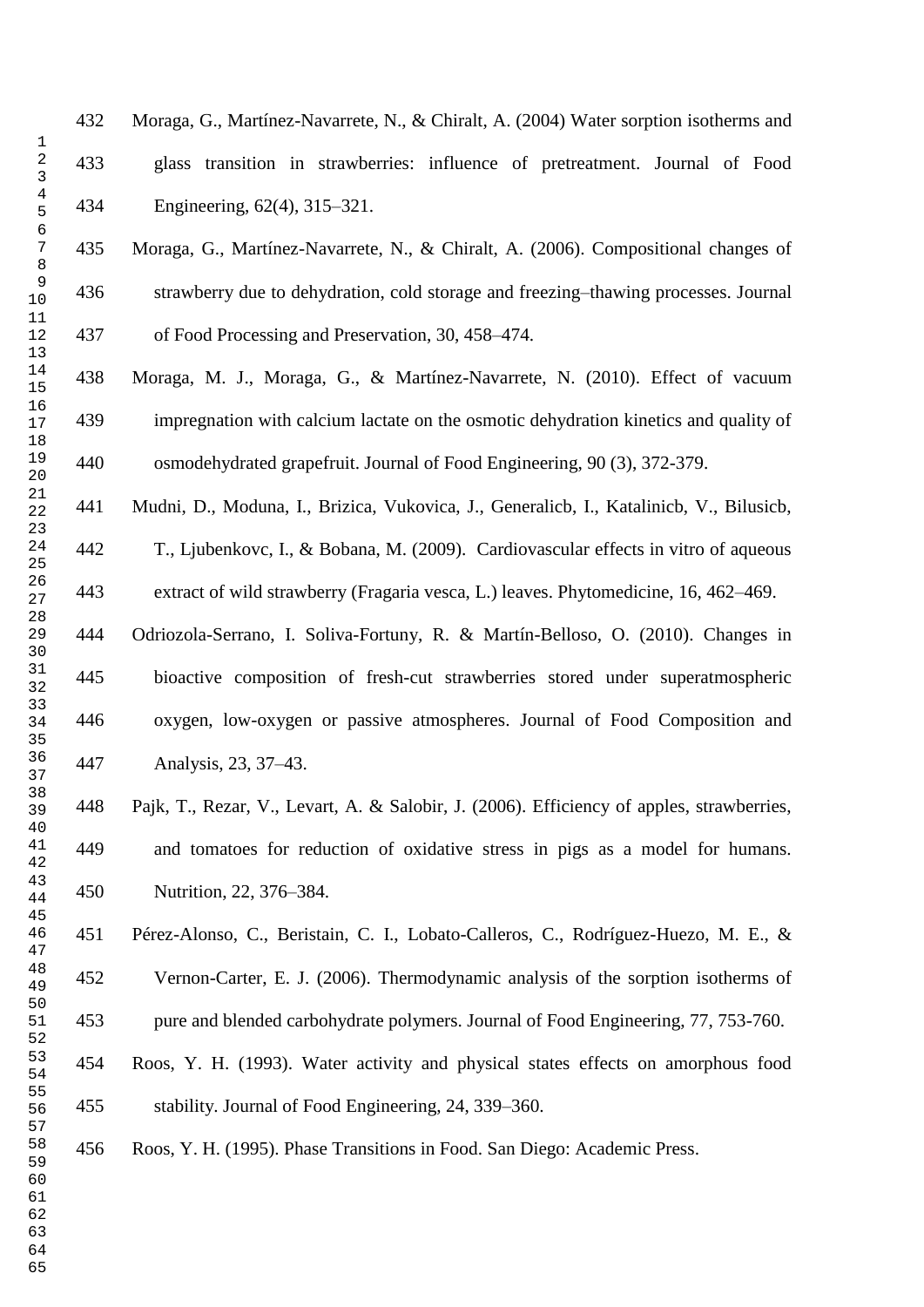Roussos, P. A., Denaxa, N-K., & Damvakaris, T. (2009). Strawberry fruit quality attributes after application of plant growth stimulating compounds. Scientia Horticulturae, 119, 138–146. Sablani, S. S., Shrestha, A. K., & Bhandari, B. R. (2008). A new method of producing date powder granules: Physicochemical characteristics of powder. Journal of Food

Engineering, 87, 416-421.

 Saravacos, G. D., Tsiourvas, D. A., & Tsami E. (1986). Effect of Temperature on the water-adsorption isotherms of sultana raisins. Journal of Food Science, 51, 381-386.

 Silva M. A., Sobral P. J. A., & Kieckbusch T. G. (2006). State diagrams of freeze-dried camu-camu (Myrciaria dubia (HBK) Mc Vaugh) pulp with and without maltodextrin addition. Journal of Food Engineering, 77, 426-432.

 Spiess, W. E. L., & Wolf., W. R. (1983). The results of the COST 90 project on water activity. In R. Jowitt, F. Escher, F. B. Hallstrom, M. F. Meffert, W. E. L. Spiess, & G. Vos (Eds.), Physical Properties of Foods (pp. 65-91). London: Applied Science Publishers.

 Takeiti, C. Y., Kieckbusch, T. G., & Collares-Queiroz, F. P. (2008). Optimization of the jet steam instantizing process of commercial maltodextrins powders. Journal of Food Engineering, 86, 444–452.

 Telis, V. R. N., & Sobral, P. J. A. (2001) Glass transition and state diagram for freeze-dried pineaple. Lebensmittel-Wissenschaft Und-Technologie, 34, 199-205.

 Telis, V. R. N., & Martínez-Navarrete, N. (2009). Collapse and color changes in grapefruit juice powder as affected by water activity, glass transition and addition of carbohydrate polymers. Food Biophysics, 43, 44–751.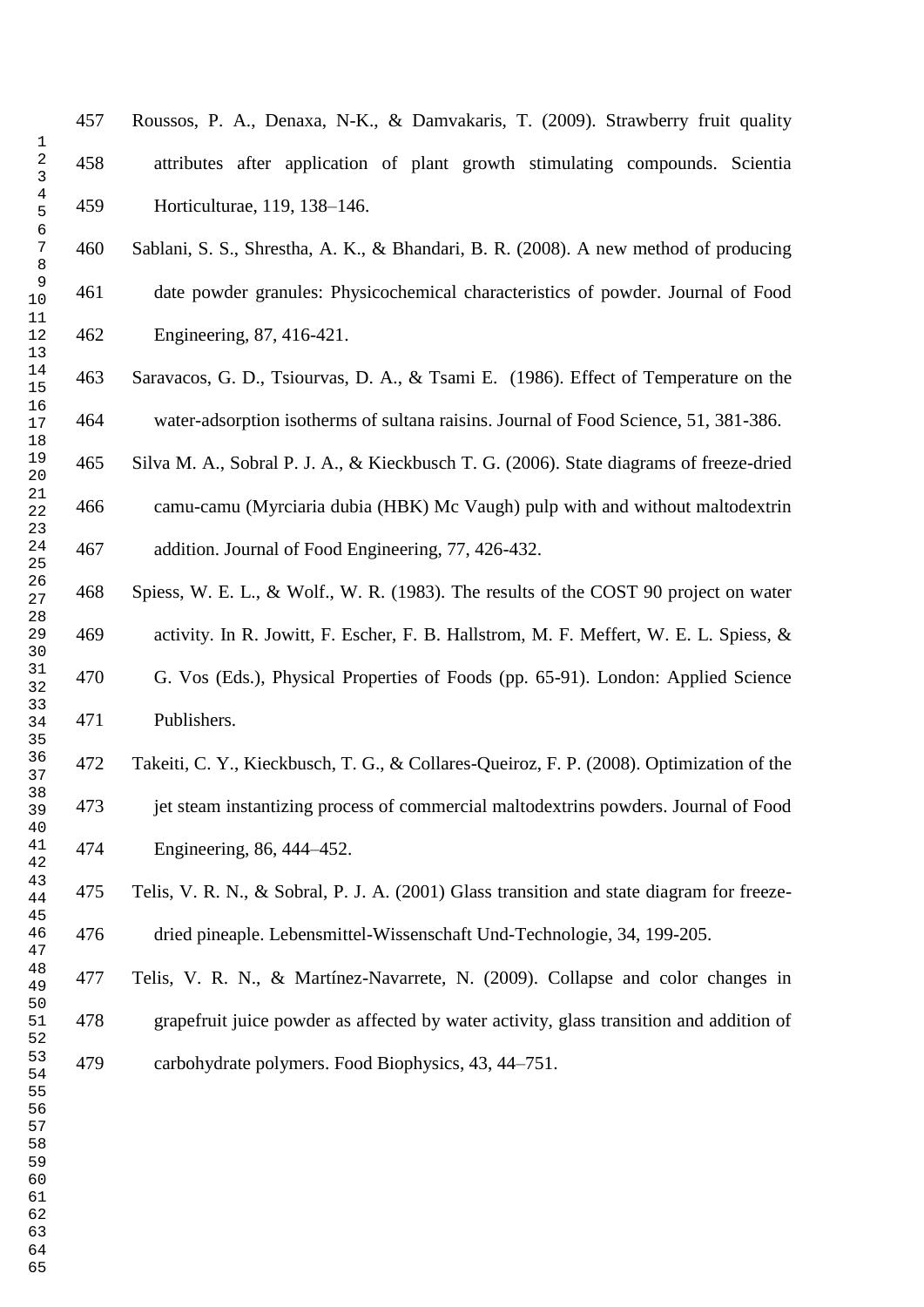| 480 | Tonon, R., Baroni, A. F., Brabet, C., Gibert, O., Pallet, D., & Hubinger, M. (2009).   |
|-----|----------------------------------------------------------------------------------------|
| 481 | Water sorption and glass transition temperature of spray dried acai (Euterpe oleracea) |
| 482 | Mart.) juice. Journal of Food Engineering, 94, 215–221.                                |

 Topuz A., Topakci, M., Canakci, M., Akinci, I., & Ozdemir. F. (2005). Physical and nutritional properties of four orange varieties. Journal of Food Engineering, 66, 519– 523.

 Tsami, E., Krokida, M. K., & Drouzas, A. E. (1999). Effect of drying method on the sorption characteristics model fruit powders. Journal of Food Engineering, 38, 381– 392.

- Tulipani, S., Romandini, S., Busco, F., Bompadre, S., Mezzetti , B., & Battino M. (2009). Ascorbate, not urate, modulates the plasma antioxidant capacity after strawberry intake. Food Chemistry, 117, 181–188.
- Van den Berg, C., & Bruin, S. (1981). Water activity and its estimation in food systems: Theoretical aspects. Rockland, L.B.; Stewart, G.T. (Eds), Water Activity: Influences on food quality ( pp. 1-43). Academic Press, London and New York.

Wang, H., Zhang, S., & Chen, G. (2008) Glass transition and state diagram for fresh and

freeze-dried Chinese gooseberry. Journal of Food Engineering, 84, 307–312.

Yu, L., Reitmeier, C. A., & Love, M. H. (1996). Strawberry texture and pectin content

as affected by electron beam irradiation. Journal of Food Science, 61, 844-846.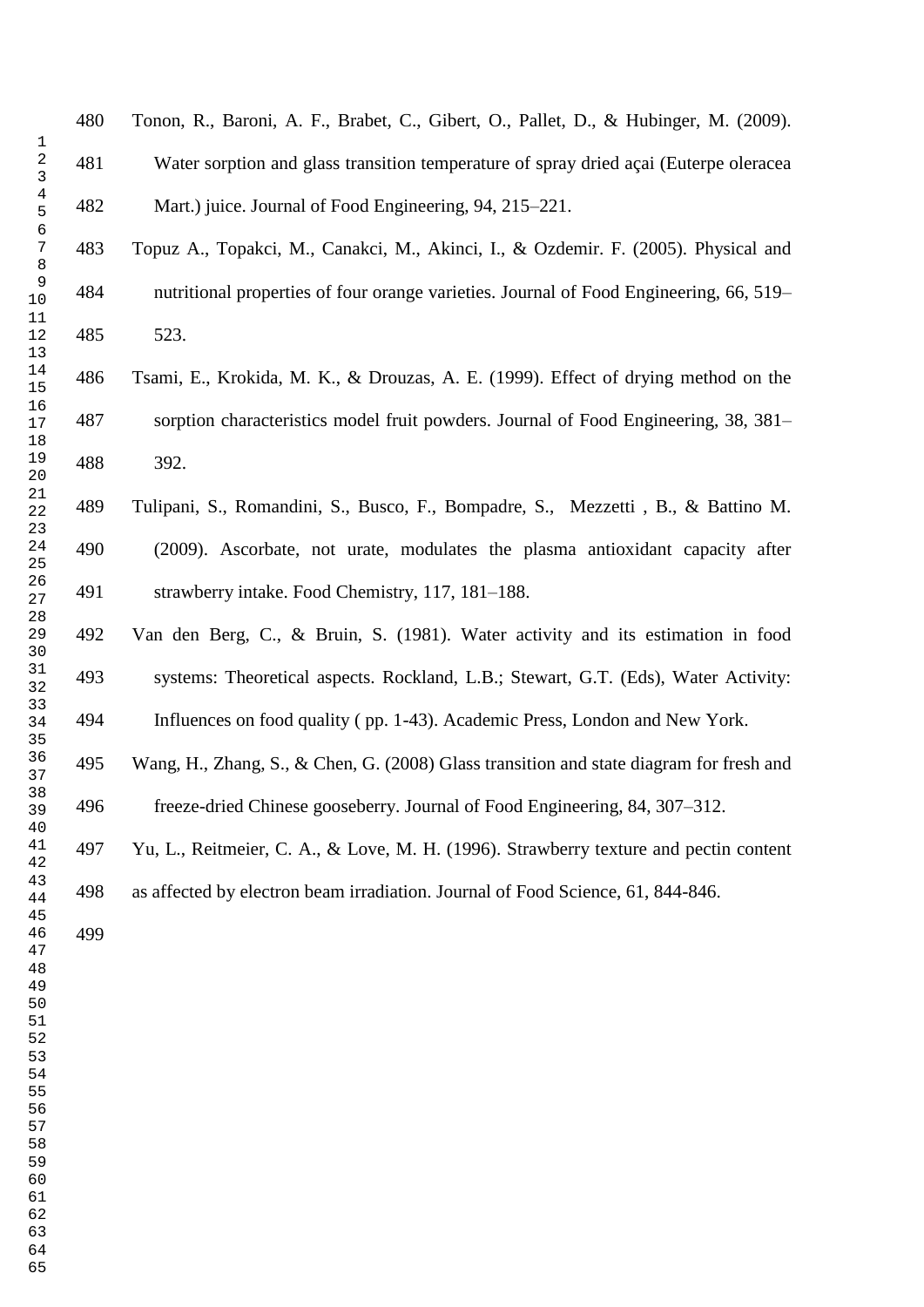### **FIGURE CAPTIONS**

 Figure 1. Water sorption isotherms (20ºC) of strawberry powders obtained without 503 (FS:  $\bigcirc$ ) and with maltodextrin or arabic gum addition (FS-M:  $\Box$  and FS-A:  $\Diamond$ ). Experimental data (points) and fitted model (lines).

 Figure 2. Glass transition temperature – water content relationship of strawberry powders obtained a) without (FS) and with b) maltodextrin (FS-M) or c) arabic gum addition (FS-A). Experimental data (points) and fitted model (lines), considering the onset, midpoint and endpoint of the transition.

 Figure 3. Temperature - water activity (open symbols) and water activity - water content (solid symbols) relationship of strawberry powders obtained a) without (FS) and with b) maltodextrin (FS-M) or c) arabic gum addition (FS-A). Experimental points and GAB and Gordon & Taylor fitted models, considering the onset, midpoint and endpoint of the transition.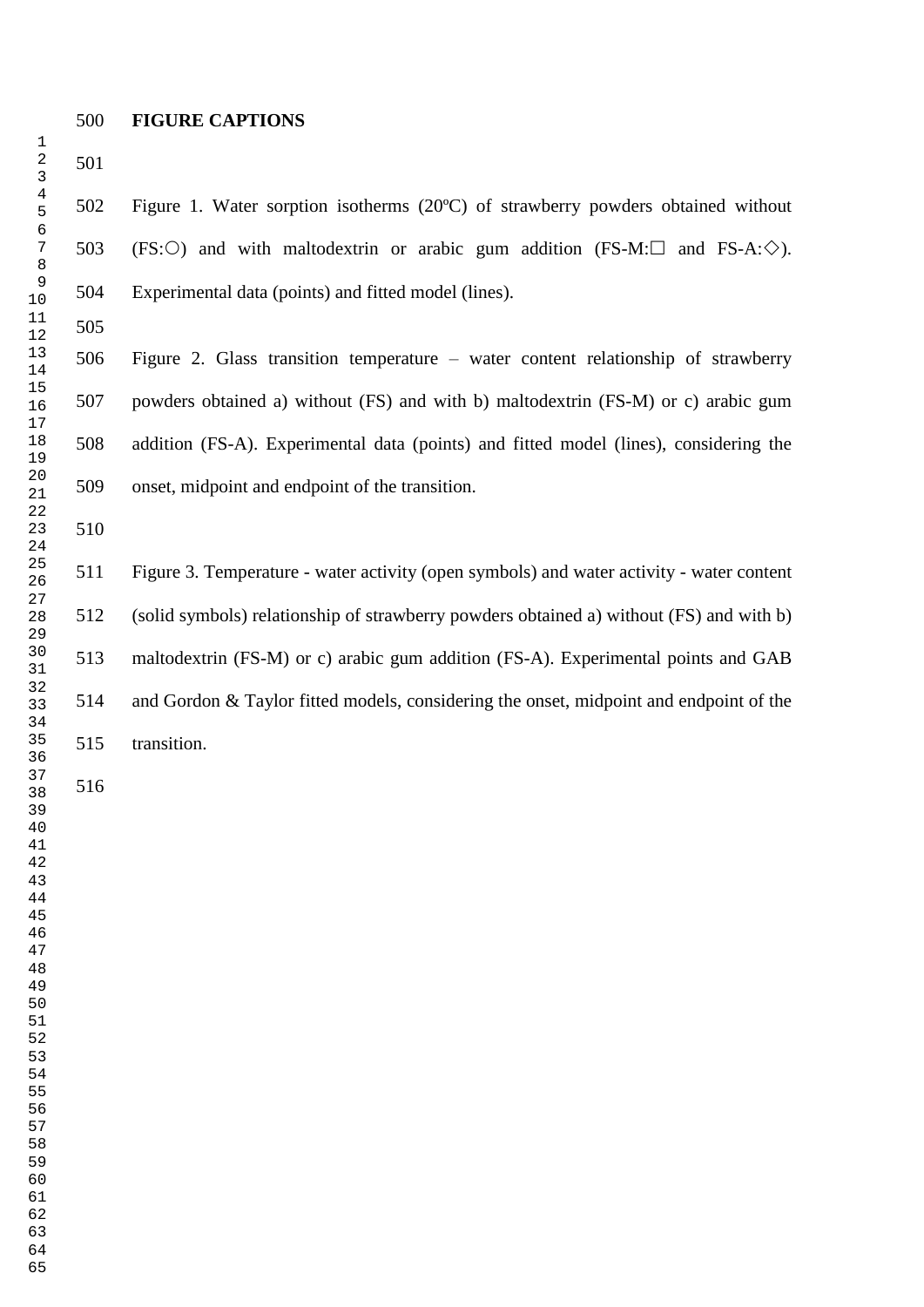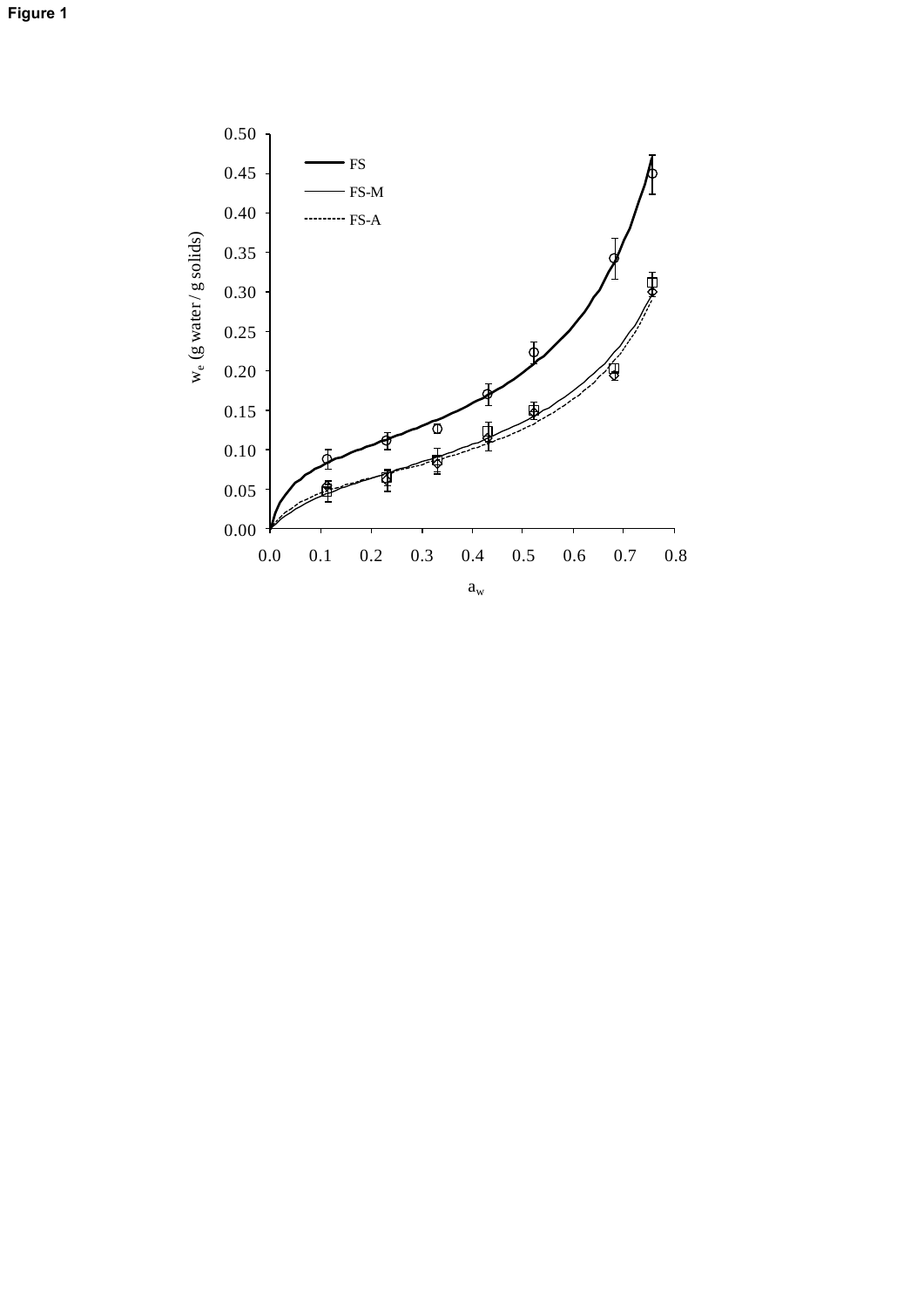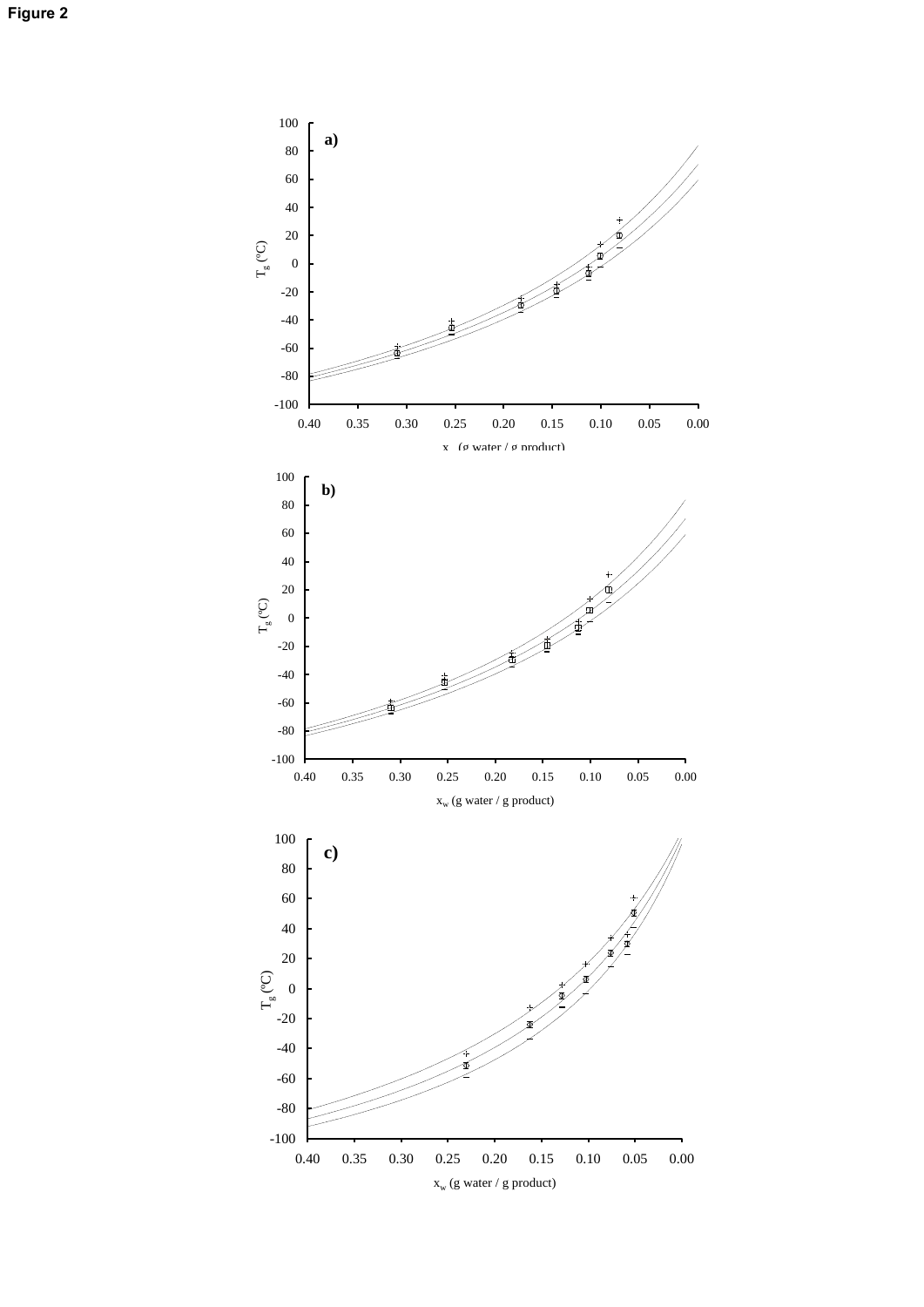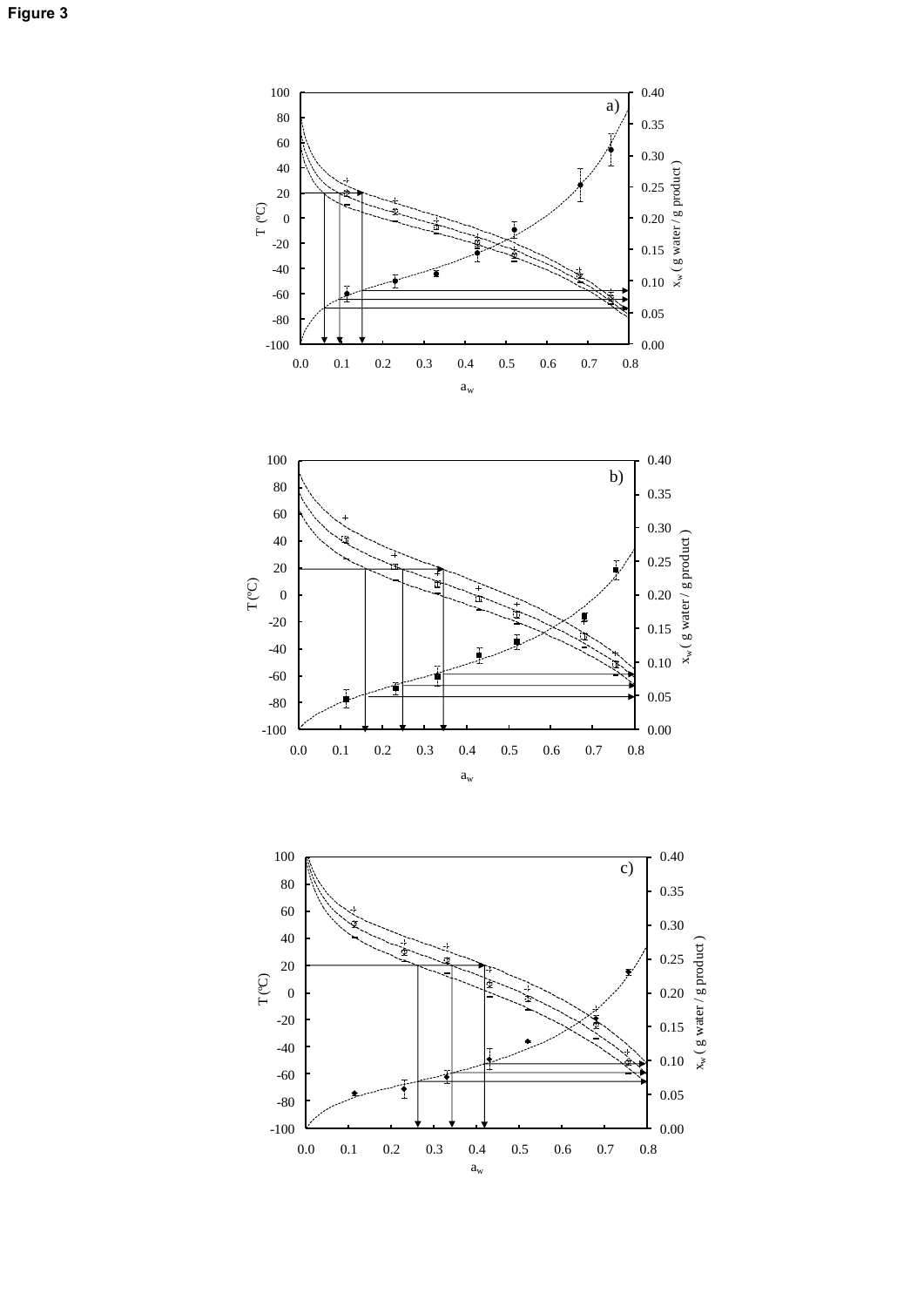| <b>Components</b>                                       |                   |  |  |  |  |  |  |
|---------------------------------------------------------|-------------------|--|--|--|--|--|--|
| <b>Water content</b> $(g/100g)$                         | $90.7 \pm 0.1$    |  |  |  |  |  |  |
| Carbohydrates $(g/100g)$                                |                   |  |  |  |  |  |  |
| Sugars                                                  | $5.9 \pm 0.2$     |  |  |  |  |  |  |
| Glucose                                                 | $2.6 \pm 0.3$     |  |  |  |  |  |  |
| Fructose                                                | $2.8 \pm 0.2$     |  |  |  |  |  |  |
| Sucrose                                                 | $0.5 \pm 0.1$     |  |  |  |  |  |  |
| TDF                                                     | $2.2 \pm 0.5$     |  |  |  |  |  |  |
| Pectin                                                  | $2.5 \pm 0.3$     |  |  |  |  |  |  |
|                                                         |                   |  |  |  |  |  |  |
| <b>Bioactive components</b> $(mg/100g)$                 |                   |  |  |  |  |  |  |
| Ascorbic acid                                           | $38.5 \pm 0.7$    |  |  |  |  |  |  |
| Total phenols                                           | $215.4 \pm 0.6$   |  |  |  |  |  |  |
| <b>Antioxidant activity (%DPPH)</b>                     | $82 \pm 2$        |  |  |  |  |  |  |
| <b>Physicochemical properties</b>                       |                   |  |  |  |  |  |  |
| $\mathrm{PBrix}\left(\mathrm{g}/100\mathrm{g}\right)^b$ | $9.3 \pm 1.0$     |  |  |  |  |  |  |
| Water activity                                          | $0.982 \pm 0.001$ |  |  |  |  |  |  |
| Tritable acidity $(g/100g)$                             | $1.1 \pm 0.4$     |  |  |  |  |  |  |
| pH                                                      | $3.71 \pm 0.01$   |  |  |  |  |  |  |

Table1. Compositional and physicochemical properties of strawberry pulp.

<sup>a</sup> Total Dietary Fibre.<br><sup>b</sup> g soluble solids/100 g fruit liquid phase.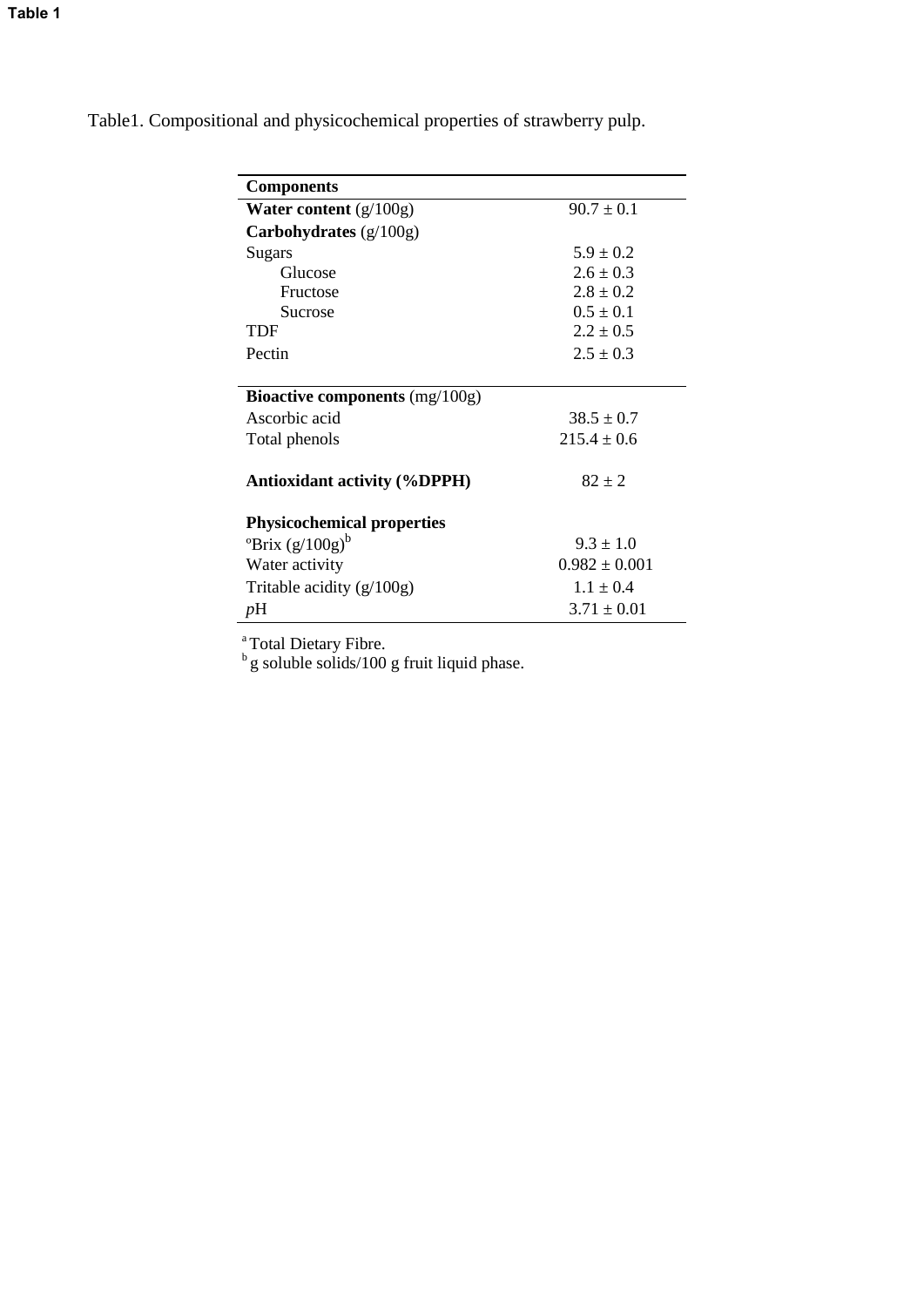| <b>GAB</b>       |        |        | Gordon and Taylor |              |                |                |                |                |
|------------------|--------|--------|-------------------|--------------|----------------|----------------|----------------|----------------|
| Compared samples |        |        | Compared samples  |              |                |                |                |                |
| <b>FS</b>        | X      | X      | X                 |              | $\mathbf X$    | X              | X              |                |
| FS-M             | X      | X      |                   | X            | $\mathbf X$    | X              |                | $\mathbf X$    |
| FS-A             | X      |        | X                 | X            | X              |                | X              | X              |
| <b>SCRG</b>      | 7.70   | 4.94   | 6.07              | 1.09         | 1617.93        | 849.36         | 865.68         | 1059.33        |
| <b>SCRi</b>      | 1.11   | 0.52   | 0.72              | 0.98         | 927.93         | 660.06         | 660.25         | 535.54         |
| <b>GLRG</b>      | 18     | 11     | 11                | 11           | 40             | 26             | 26             | 26             |
| <b>DGLR</b>      | 6      | 3      | 3                 | 3            | $\overline{4}$ | $\overline{2}$ | $\overline{2}$ | $\overline{2}$ |
| <b>SGLR</b>      | 12     | 8      | 8                 | 8            | 36             | 24             | 24             | 24             |
| E                | 11.8   | 22.8   | 19.7              | 0.3          | 6.7            | 3.4            | 3.7            | 11.7           |
| F(95%)           | $4.8*$ | $7.6*$ | $7.6*$            | $7.6^{(ns)}$ | $2.7*$         | $3.4*$         | $3.4*$         | $3.4*$         |

Table 2. Statistical comparison among samples in terms of the fitted models.

\* Significant differences ( $\alpha$  < 0.05).

 $^{(n.s)}$  Non-significant differences ( $\alpha$  > 0.05).